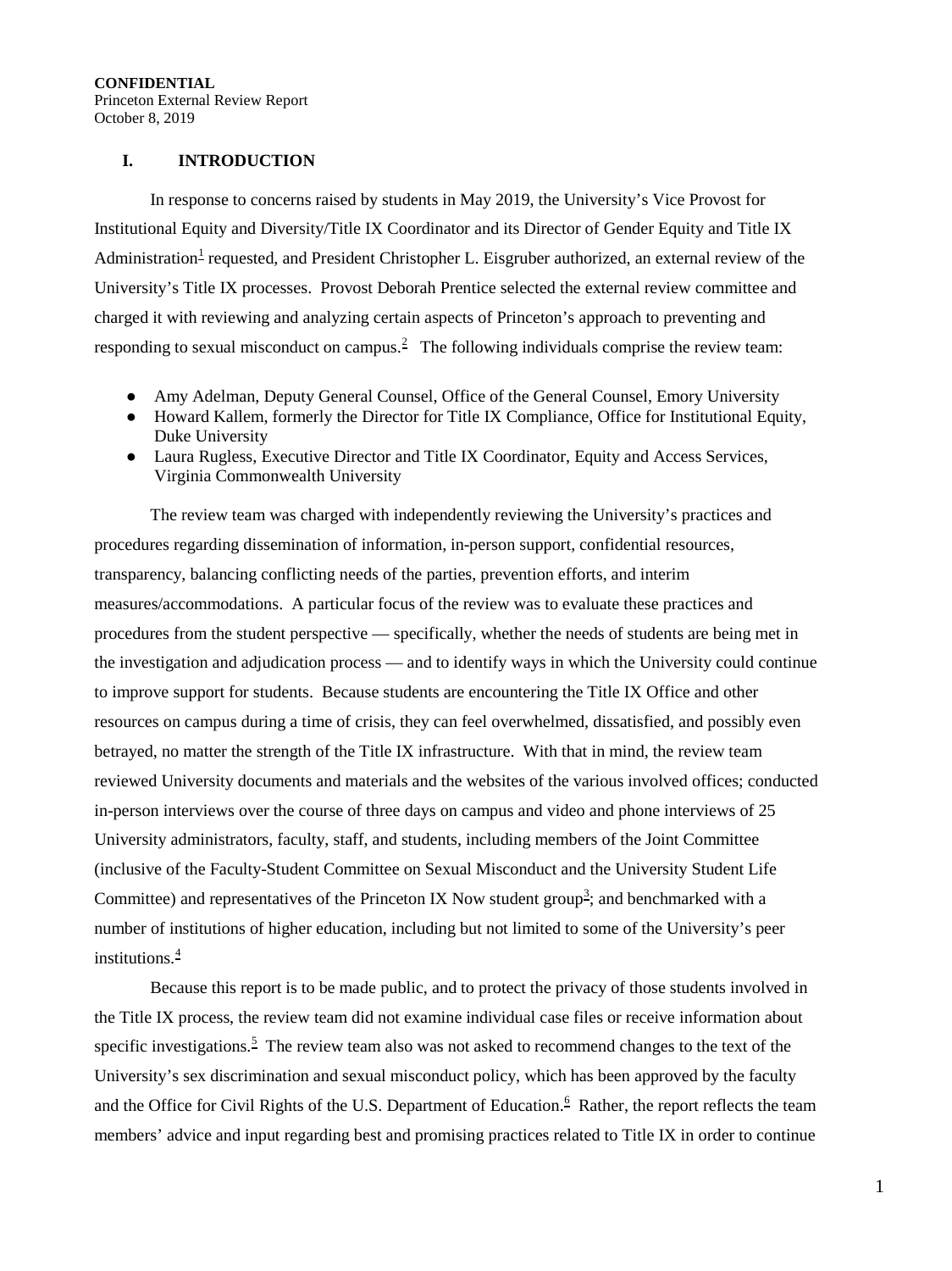**CONFIDENTIAL**  Princeton External Review Report October 8, 2019

to provide the University's students with a safe and welcoming educational environment. The review team also recognizes that there are University offices and committees charged with reviewing various aspects of the Title IX process at Princeton, including the Office for Institutional Equity and Diversity and the Joint Committee. The review team hopes and expects that its report will inform and supplement those efforts and the ways in which Princeton supports and cares for students.

### **II. CHARGE QUESTION FINDINGS**

The external review team was charged with considering and answering seven specific questions about Princeton's processes. Those questions and the team's responses are set forth below:

# *1. How does the University disseminate information about its Title IX policies, procedures, practices and available resources to the University community, and in particular to student complainants, respondents, and witnesses involved in Title IX matters? What are the strengths, and are there specific improvements that can be made in this area?*

The University provides extensive information to the Princeton community about its policy and process in a variety of ways, with much of it readily available through a search from the University's home page. Information is available to the Princeton community at th[e Sexual Misconduct and Title IX](https://sexualmisconduct.princeton.edu/) [website](https://sexualmisconduct.princeton.edu/) and, as of August 2019, at a new, additional **Sexual Misconduct Investigations website**.<sup>[7](#page-27-0)</sup> The latter site links to a new document, ["Summary Information for Complainants and Respondents in Cases in](https://sexualmisconductinvestigations.princeton.edu/sites/smi/files/media/summary_information_for_complainants_and_respondents_in_student_respondent_cases_8-15.pdf)  [which the Respondent is a Student,"](https://sexualmisconductinvestigations.princeton.edu/sites/smi/files/media/summary_information_for_complainants_and_respondents_in_student_respondent_cases_8-15.pdf) which provides a detailed description of the process and which will be reviewed with the parties when a complaint against a student respondent proceeds to investigation.<sup>[8](#page-27-1)</sup> The new investigations website has extensive [FAQs](https://sexualmisconductinvestigations.princeton.edu/faqs) covering topics such as the impact of filing a Title IX complaint upon a student's immigration status or financial aid, a complainant's right to change their mind about moving forward with an investigation, application of the policy to off campus conduct, and the intersection between Open Expression and Sex Discrimination and Harassment, among other key questions.

The [Sexual Harassment/Assault Advising, Resources & Education \(SHARE\) office website](https://share.princeton.edu/) also provides a wealth of information, including a flowchart describing Options for Responding to Interpersonal Violence based on the goals of the reporting student.<sup>[9](#page-27-2)</sup> SHARE provides information to reporting students about what to expect during the Title IX process, so that reporting students can make informed decisions about whether and how to move forward. Bathroom stall posters also convey information about confidential options vs. non-confidential reporting options.

Once a complaint is filed with the Title IX Office, information about the investigation and adjudication process is shared at multiple points. For example, each party receives regular, frequent communication from the Title IX Office, including a formal email to each party that lays out the Title IX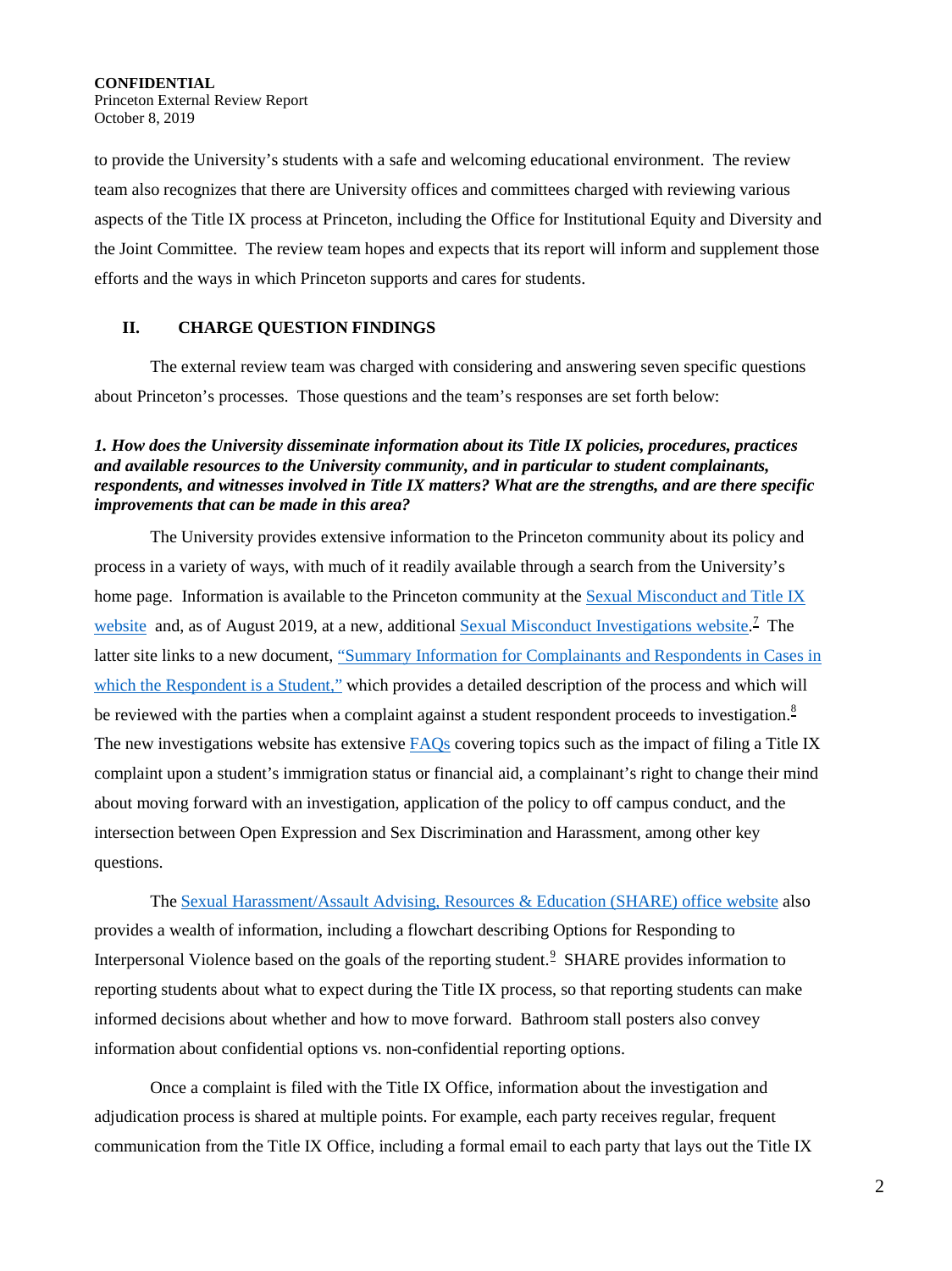Princeton External Review Report October 8, 2019

process, an intake meeting with the Title IX Office at which the process is described in detail, an opportunity to review interview summaries, and an opportunity to review the full case file before the investigation is concluded, so that the parties are fully aware of the information gathered and can ask that additional witnesses be interviewed or other additional evidence pursued before the report is finalized.<sup>[10](#page-28-0)</sup> In addition, the parties receive a detailed final report explaining the reasons for the findings and, if applicable, the penalty imposed, as well as detailed information about appeal options.

Several participants in the review process noted the extent and complexity of the information and expressed concern that it could be overwhelming, particularly to a student in crisis. At the same time, they acknowledged that the information is necessarily complex and that removing or oversimplifying it would not be in the best interests of the students. In the review team members' experience, this challenge is shared by other universities and can be mitigated by developing multiple communication tools which organize and present information in a variety of ways. For example, whereas the Sexual Misconduct and Title IX website, like most universities' Title IX websites, is organized according to form (e.g., policy, reports, FAQs, etc.), the new Sexual Misconduct Investigations website has organized some of the information according to user (e.g., Filing a Complaint, Information for Parties, Information for Witnesses, etc.). To the extent students feel as if they do not understand the process, despite the information that is made available to them in-person and on the websites, the new "Summary Information" form, which will be provided during the initial, required meetings with each of the parties, should provide reinforcement and help to explain what to expect during the Title IX investigation and adjudication process.

The review team also learned that, while there is extensive information available about the investigation and adjudication process, there is less communication about the appeals process. The new Sexual Misconduct Investigations website, with an easily located ["Appeals Process" tab,](https://sexualmisconductinvestigations.princeton.edu/information-parties/appeal-process) provides this information organized according to whether the respondent is a student or a faculty or staff member and by who/what/when types of questions.

Others interviewed expressed concern that, while the *online* information may be extensive and accurate, the information provided by *individuals* involved in the process was sometimes contradictory and inconsistent. This feedback points to the need for the University to ensure that every University office with a student-facing role in the Title IX process is highly familiar with the process and able to provide accurate information to participants. Some of those interviewed suggested that this be addressed by limiting the number of individuals designated as points of contact/information resources, while others suggested providing training to those designated as points of contact/information resources to ensure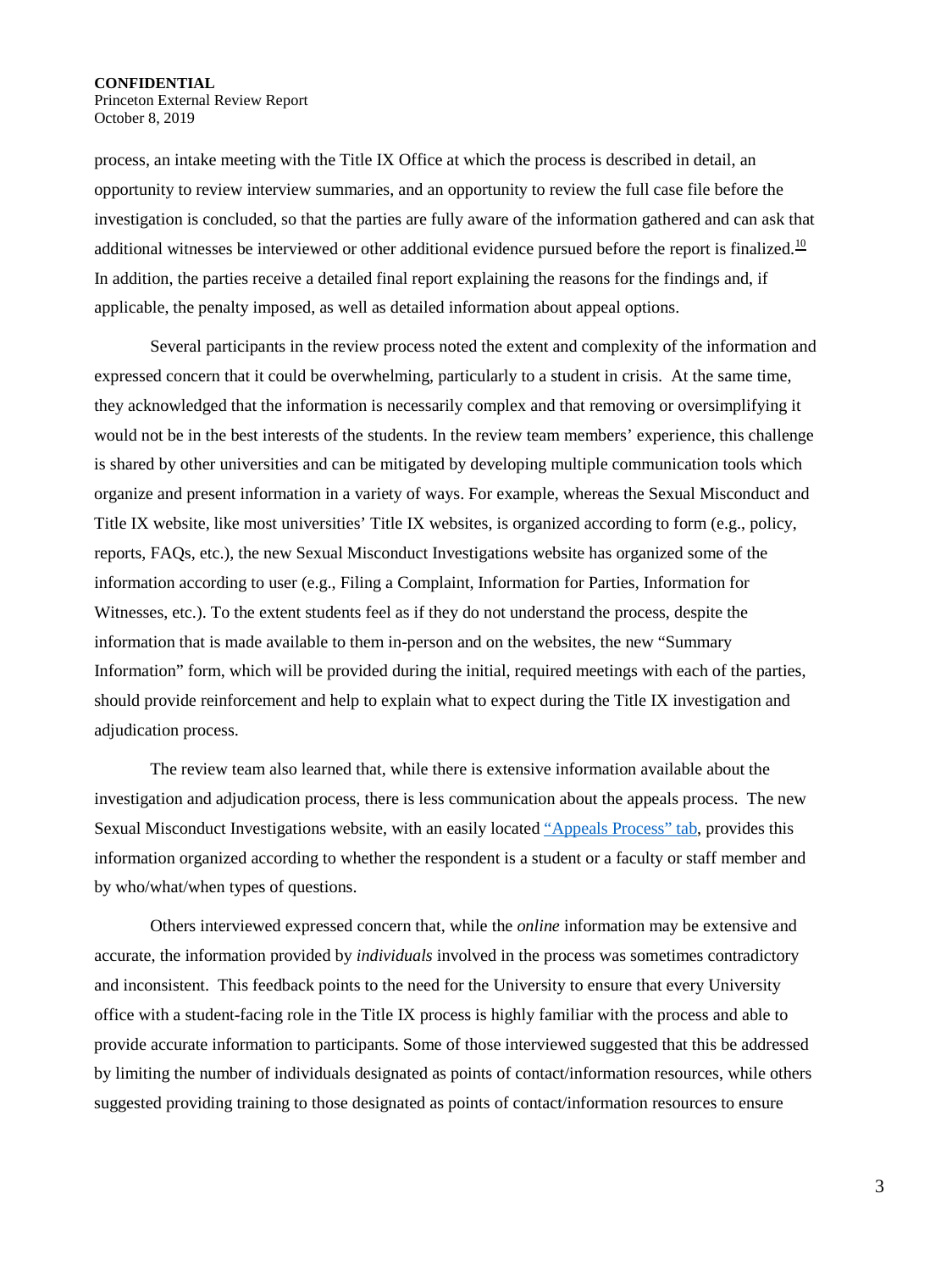**CONFIDENTIAL**  Princeton External Review Report October 8, 2019

consistency and help them understand when they should refer a student to someone with greater knowledge of the process.

Section IV of this report will provide a number of recommendations and options to address these issues in more detail.

### *2. How does the University provide in-person support to complainants, respondents, and witnesses in the Title IX process? What are the strengths, and are there specific improvements that can be made in this area?*

A number of resources are available for those involved in the investigation and adjudication process. When needed, Department of Public Safety (DPS) officers provide in-person support by providing transportation to the hospital or court and assisting with safety planning. The University also provides in-person support through an array of confidential resources, most notably SHARE for reporting parties/complainants and Counseling and Psychological Services (CPS) for all students (including respondents), as more fully set out below in response to Charge Question #3.

The new investigation website provides substantial information for complainants and respondents about the investigation process. The Title IX Director also provides support to the parties when she meets with them individually. Residential college staff, including the Directors of Student Life, also are available to provide information. Indeed, many of these individuals – along with other University administrators – are trained to serve as advisers to help the parties understand and navigate through the Title IX process. Both complainants and respondents can obtain interim measures and accommodations while an investigation is pending, as discussed below in response to Charge Question #7. The Community Integrity Program (CIP), operated by SHARE, supports respondents who have been found responsible for sexual misconduct in exploring their attitudes and behaviors so that they can actively contribute to a healthier and safer campus community.

The process itself appears to be designed in many ways to recognize its potential impact on those involved. For example, the Title IX Office's practice of providing 24-hour advance notice of significant communications (e.g., of the determination) enables the parties to arrange to view the communications in the presence of their adviser and/or another individual who can provide them with emotional support.

Although there is less opportunity for in-person support for witnesses and less witness-specific information available on the website, Princeton nevertheless provides them with [information](https://sexualmisconductinvestigations.princeton.edu/witnesses) tailored to their needs. This appears to be more thorough than what is provided by many other universities.

While the University provides much in the way of support, there may be opportunities to enhance the University-Provided Adviser Program, the Title IX Office, and the CIP. First, with respect to University-provided advisers, the administrators interviewed by the review team who serve as advisers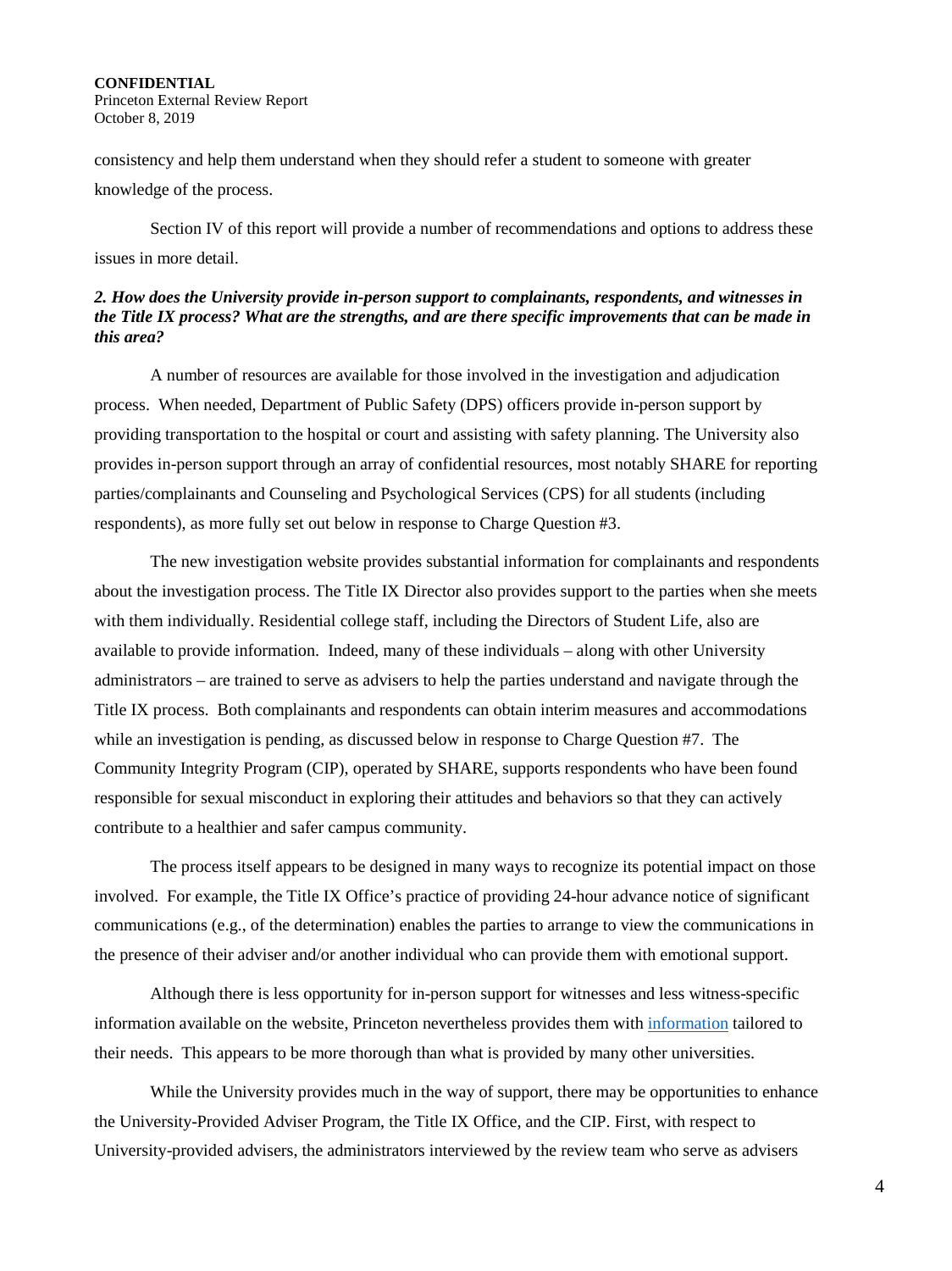Princeton External Review Report October 8, 2019

spoke at length about the importance of the adviser role and their sensitivity to the needs of the parties, yet they also described the amount of time advising can take away from their primary roles. Some of the participants in the review process explained that when the parties to a complaint request a Universityprovided adviser, they are likely to request an administrator from their residential college – at least when they have a preexisting relationship with that administrator, which is often the case. That preexisting relationship can strengthen the student's engagement in the process but also may lead to some advisers being called upon more frequently, which can create workload imbalances – suggesting the need to increase the pool of advisers or to consider some sort of rotation without decreasing the representation in the pool.

With respect to University adviser representation in the Title IX process, two challenges were identified to the review team. First, a student having academic difficulties due to an incident of sexual misconduct might be reluctant to request that their residential college Dean or Director of Studies serve as their adviser due to the role of the Dean or Director of Studies in enforcing academic standards. The review team also was told that many students view the Affinity Centers as a source of support and a safe place to raise concerns related to intersectionality and sexual misconduct. Fundamentally, the perception of an advocacy and support role of the center could be complicated by and in tension with the neutrality required of those center directors who are designated as Title IX advisers. For example, conceivably, one party to a complaint could seek emotional support from an Affinity Center while the other party has asked the director of the same center to serve as the party's adviser. Even if not in direct conflict, the center's dual roles may be difficult for students to navigate in the Title IX context.

Second, there also appeared to be somewhat differing interpretations of the role of the University advisers in the Title IX process.<sup>11</sup> Advisers who participated in the review process expressed their understanding that it was *not* their role to serve as an advocate by helping a student develop strategies and arguments to support their case. However, some indicated that they would review the evidence with their advisees to ensure they understood it, while others indicated that would provide only an explanation of the process. In addition, while all the advisers indicated that they had received training for the role and that additional training was available, there appeared to be inconsistency in the frequency and depth of the training among the advisers interviewed by the review team.

Regarding the Title IX Office, many participants in the review process noted the challenges inherent in the role of the Title IX Director. Some participants highlighted the Director's sensitivity, commitment to ensuring a fair and balanced process, compassion, and listening skills. However, many remarked that precisely because of her compassion and listening skills, some students may view the Director as an ally, rather than a neutral administrator, and mistake her expression of support for their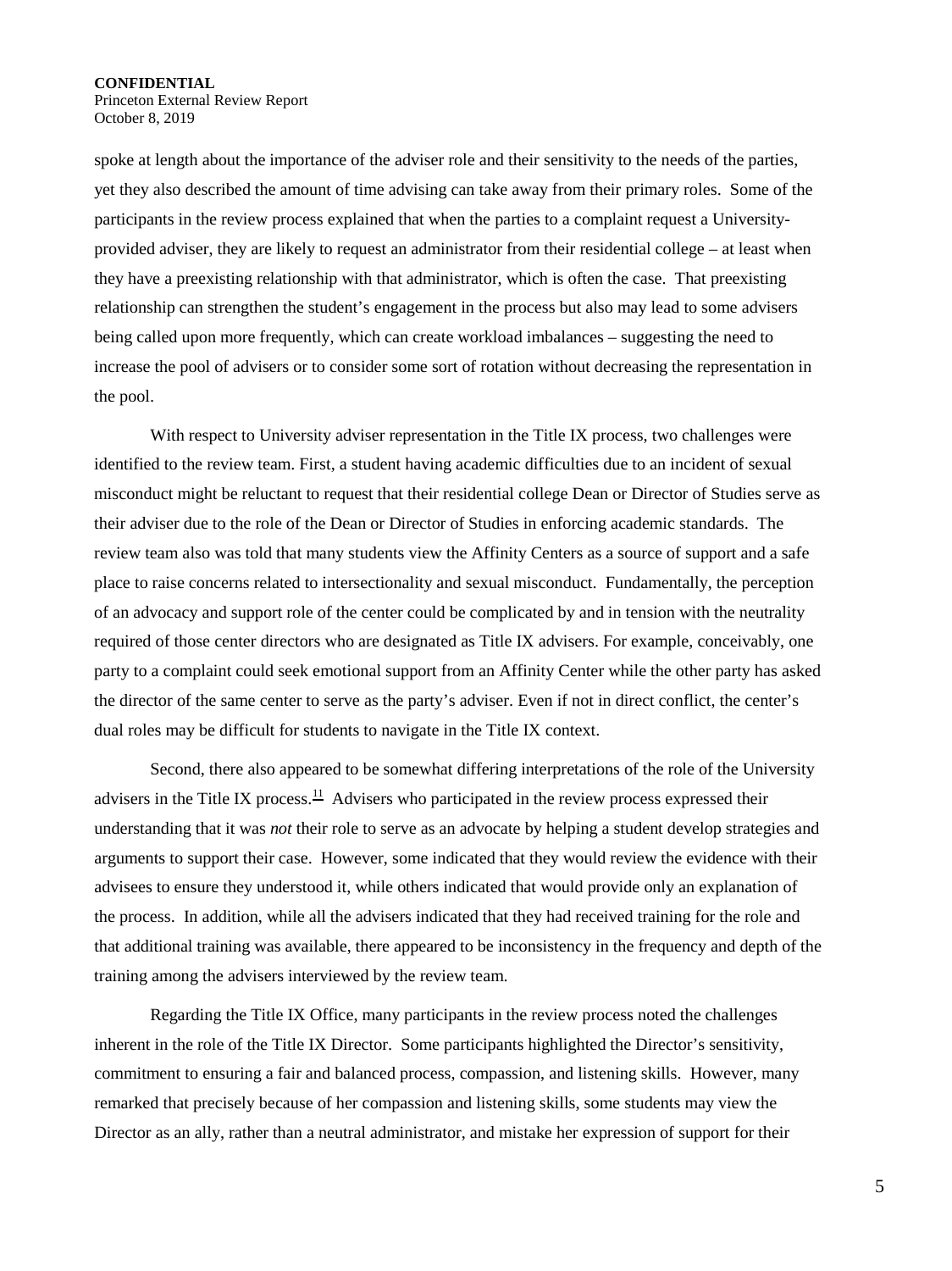Princeton External Review Report October 8, 2019

wellbeing as an indication of support for their position. They subsequently feel a sense of betrayal when, following her involvement in the investigation and adjudication process, they receive an unfavorable outcome. Yet another concern centered on the emotional support available to the parties, particularly when they choose an attorney or non-attorney adviser external to the University.

Finally, individuals interviewed by the review team who have served as advisers to respondents explained that respondents are often embarrassed by the accusations or concerned about them becoming public; therefore, they are reluctant to seek emotional support or counseling. While the CIP helps them understand the value of seeking help and talking about problems *after* a finding of a policy violation, it may be helpful to take additional steps to encourage respondents to seek such support *during* the complaint process, either through CPS or some other resource.

# *3. What confidential resources are made available to complainants, respondents, and witnesses in the Title IX process? What are the strengths, and are there specific improvements that can be made in this area?*

As noted above, the University provides an array of confidential resources to the parties.<sup>[12](#page-28-2)</sup> These include:

- SHARE [provides](https://share.princeton.edu/node/23) crisis response, support, short-term counseling, advocacy, education, and referral services to students dealing with incidents of sexual misconduct; it does not serve as their advisers. SHARE also is available to witnesses, at least those supporting complainants, and provides support to friends of reporting students, who may be experiencing secondary trauma.<sup>13</sup>
- University Ombuds Office provides conflict resolution support and services to all university community members.<sup>[14](#page-28-4)</sup>
- University Health Services (UHS) provides medical, health and wellness services to all students.
- Counseling and Psychological Services (CPS), within UHS , provides counseling and support to all students.
- The Office of Religious Life provides chaplains for individual counseling to all students.

Individuals interviewed by the review team, including many of the students, praised the competence and commitment of SHARE staff. However, many noted that the clinical advocacy/counseling support SHARE provides to students taxes its limited capacity to engage in other important work, such as developing multi-year curriculum to further educate the community and prevent sexual violence and misconduct.

Further regarding SHARE, several people noted a misperception among many graduate students that SHARE services are intended for undergraduates solely. The SHARE Director agreed that, despite messaging and information to the contrary, this misperception persists and is an obstacle to meeting the needs of graduate students. Offices similar to SHARE at other colleges and universities encounter this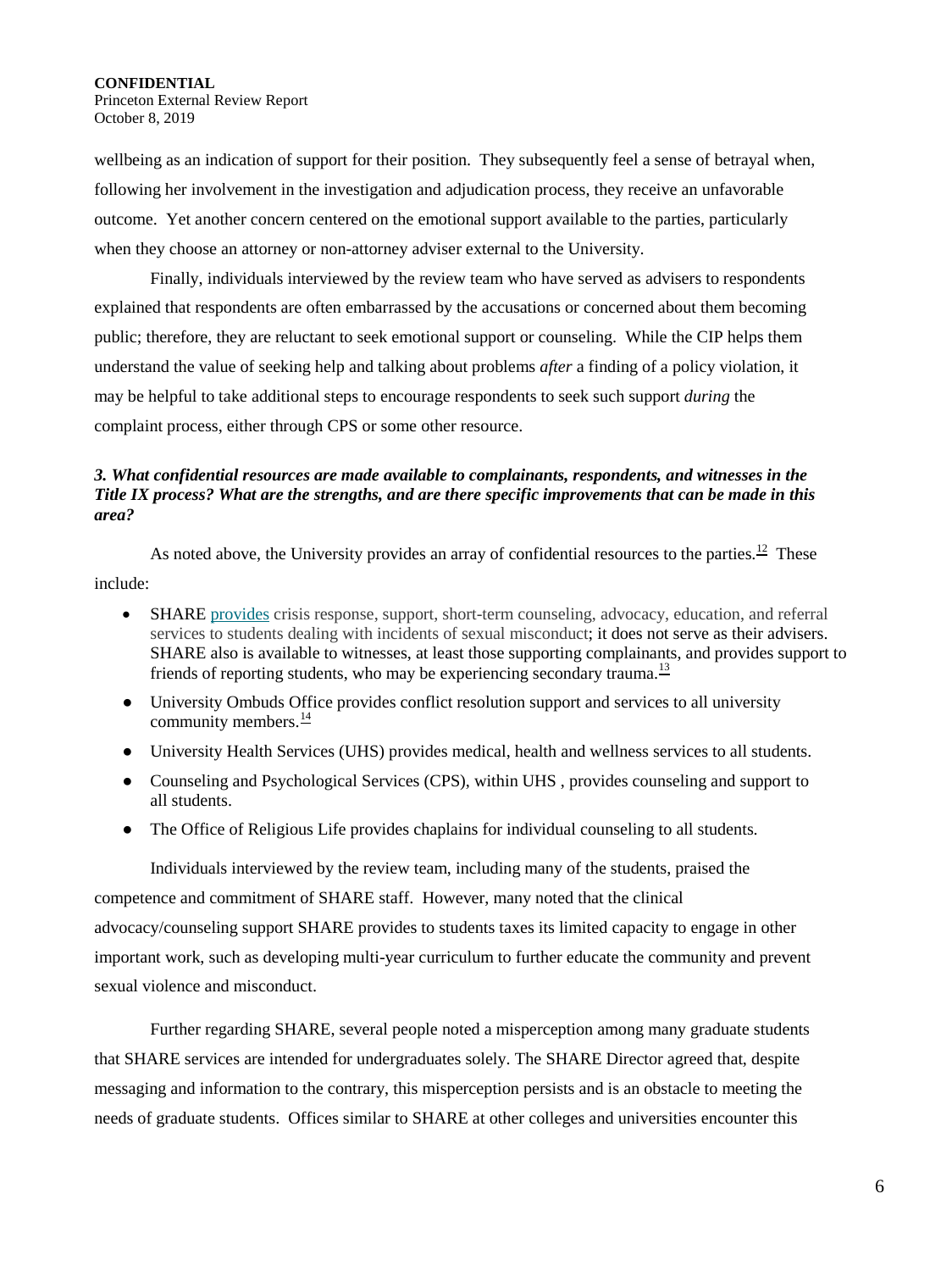Princeton External Review Report October 8, 2019

same misperception/obstacle, with many engaging in outreach activities specifically geared to familiarize graduate students with their services.

Like counseling centers at most colleges and universities, CPS and SHARE provide short-term counseling to students and must refer students with longer term needs to providers in the community (although exceptions may be made, e.g., for students unable to afford an outside provider, if there are health insurance complications, or if clinical conditions preclude the appropriateness of a referral). However, it was noted that there was a shortage of providers in the community, particularly psychiatrists, but that CPS is expanding its pool of community providers to ensure longer term counseling for a variety of issues, possibly with the University providing some sort of financial assistance to students.

Another suggestion involved the method of delivery of counseling services. For example, one interviewee noted that group therapy could be beneficial to many in the community who either lacked resources for long term individual counseling sessions or who simply preferred a group model for healing; it was suggested that this might be particularly beneficial for students of color and LGBTQIA students. University Health Services has offered groups for students of color and LGBTQIA students, as well as for students experiencing trauma resulting from sexual violence, but this may not be widely known.

*4. Are there ways that the University can increase transparency in the Title IX process, consistent with its Title IX policies and procedures, and in accordance with its privacy policies and legal requirements? (For example, should the University change or expand the nature of the information it provides in its reports on sexual misconduct matters, found on this website: [https://sexualmisconduct.princeton.edu/reports?](https://sexualmisconduct.princeton.edu/reports))* 

The issue of transparency is central to any effort to improve the student experience. If students lack trust in the Title IX process, for whatever reason, they will be less likely to use it. As critical as this issue is, the review team found it to be one of the more difficult areas to analyze, for two primary reasons: (1) there is no concrete or universal understanding of what "transparency" means in the context of Title IX at Princeton and (2) there are challenges to resolving those issues that did surface.

As a preliminary matter, it might be helpful to first consider how Princeton stacks up to federal guidance on transparency. Specifically, in January 2017, the White House Task Force to Protect Students from Sexual Assault issued ["Preventing and Addressing Campus Sexual Misconduct: A Guide for](https://www.whitehouse.gov/sites/whitehouse.gov/files/images/Documents/1.4.17.VAW%20Event.Guide%20for%20College%20Presidents.PDF)  [University and College Presidents, Chancellors, and Senior Administrators",](https://www.whitehouse.gov/sites/whitehouse.gov/files/images/Documents/1.4.17.VAW%20Event.Guide%20for%20College%20Presidents.PDF) which recommends the following five components for transparency (pp. 12-13):

- 1. An accessible campus-wide website on both school and local community resources for prevention and response to sexual misconduct.
- 2. Publication of findings from any research and evaluations of sexual misconduct programs.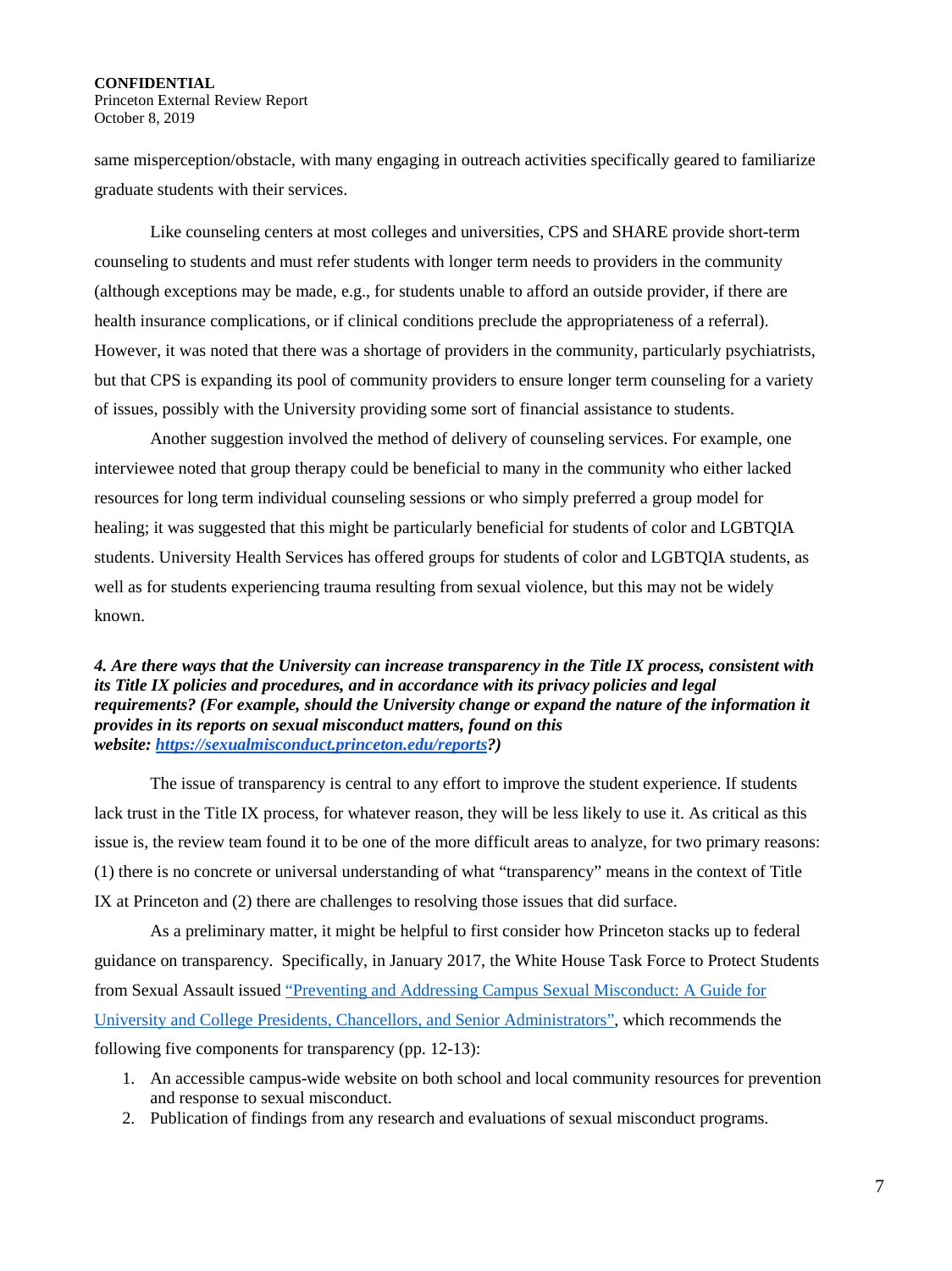Princeton External Review Report October 8, 2019

- 3. Policies and procedures on responding to sexual misconduct available in multiple formats and easy for students, employees, and the general public to access.
- 4. Provide information on the school's sexual misconduct policies and practices.
- 5. Make campus climate survey data and other relevant forms of aggregate data on sexual misconduct publicly available on the school's website.

The University addresses most of these components in various ways and far exceeds the government's definition of transparency in connection with Title IX. The review team has made a number of suggestions to further address the concerns about transparency, such as assessment of training programs and enhancing the accessibility of information.[15](#page-28-5) 

In general, participants in the review process interpreted "transparency" very differently from the government definition above, and in some cases, the community's expectations with regard to transparency far exceed what is generally expected under federal guidance and what is done by Princeton's peer institutions. The work of the Faculty-Student Committee on Sexual Misconduct and more recently, the Joint Committee also has gone a long way toward recognizing student and faculty concerns.

Yet it is clear that addressing these concerns and the federal components has not been sufficient to meet the concerns of some in the University community. For example, some questioned the University's messaging regarding its commitment to addressing sexual misconduct generally. Others believed that some students' complaints had simply "fallen through the cracks" with no explanation as to why their complaints had not been pursued. Many of those interviewed noted that the Title IX Director's dual roles (in both the intake of complaints and their investigation and adjudication) were not sufficiently explained and therefore lacked transparency. Several noted that failure to share information about outcomes on a case-by-case basis with the Princeton community led to a belief that the process was not transparent, despite an understanding of the need to protect the privacy of those involved.<sup>16</sup>

Interestingly, some students want to know from the outset of the process exactly what the outcome and sanction will be based on the facts they report, and they experience the University's inability to provide this information as a lack of transparency. Related to this, some students feel that they aren't believed because they didn't get the outcome expected, leading them to cite a lack of transparency. As explained to the review team, a challenge in this area is helping students understand that the purpose of the Title IX process is not to be a mechanism of advocacy for complainants to obtain a particular outcome or to bring about "justice" for them. Rather, the University has an obligation to provide a fair and balanced process to determine, based upon a preponderance of the evidence, whether a respondent violated the University's policy.<sup>17</sup> To be clear, a determination of no responsibility for a policy violation doesn't necessarily mean that the sexual misconduct did not occur; it means there wasn't sufficient evidence to *prove* that it occurred. At the same time, the University cannot take disciplinary action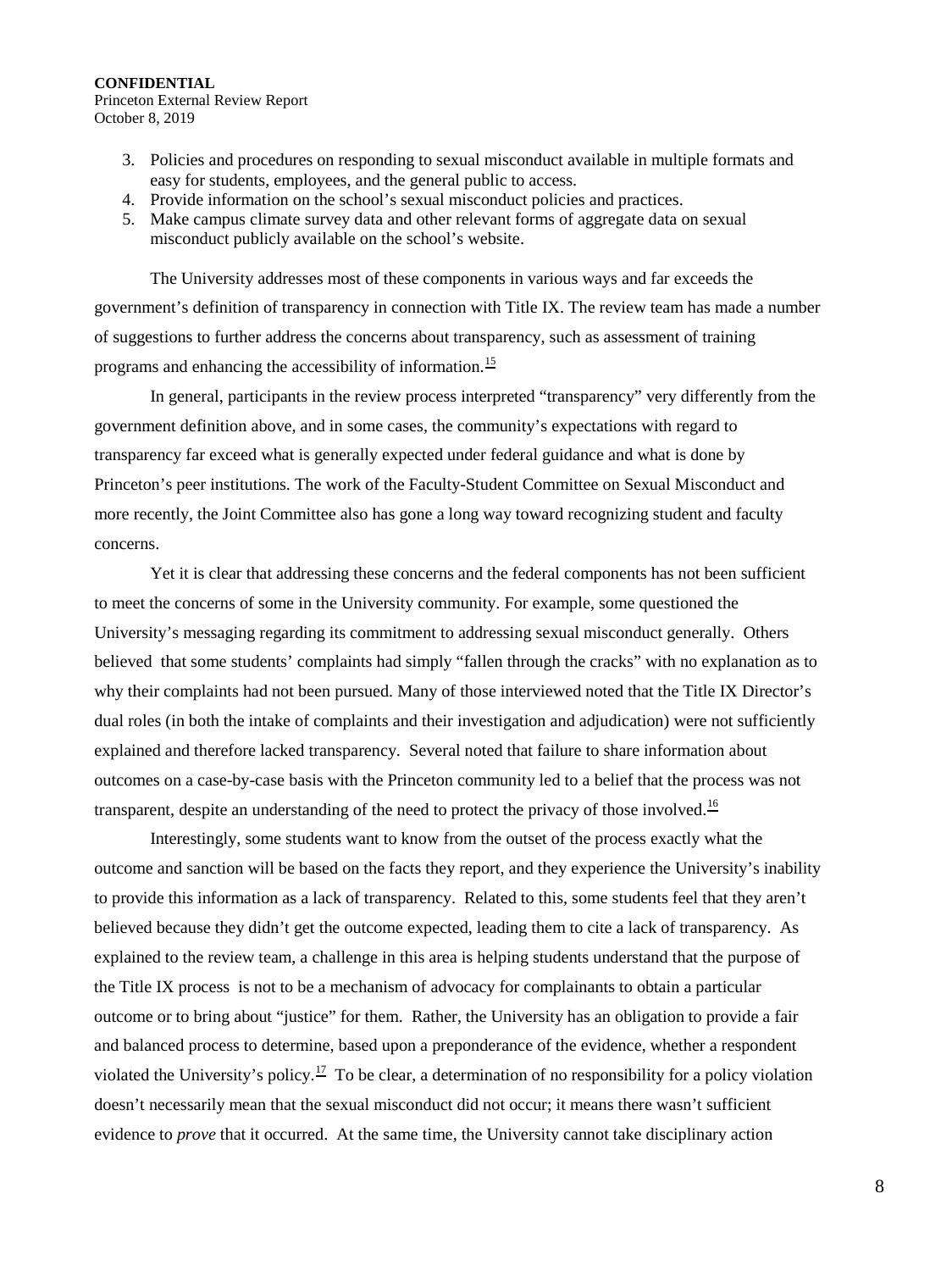Princeton External Review Report October 8, 2019

against a respondent without providing the student with all the procedural protections set forth in Princeton's sex discrimination and sexual misconduct policy (which, again, has been reviewed and approved by its faculty and by the U.S. Department of Education's Office for Civil Rights), as well as those protections increasingly required by the courts and, more than likely, by regulations soon to be issued by the Office for Civil Rights. Lack of certainty about the outcome may discourage a student from filing a complaint, yet that uncertainty is unavoidable. Some of those interviewed suggested that students should be told early in the complaint process of the uncertainty of the outcome; however, the review team is concerned that doing so could be perceived as discouraging students from filing complaints.

In the experience of the review team, colleges and universities across the country are struggling with these issues. On the one hand, federal privacy laws generally prohibit schools from disclosing information from a student's educational records, which includes all the information obtained during a sexual misconduct investigation; moreover, disclosure of information about a complaint could result in identification of the complainant, potentially deterring others from reporting. At the same time, information about accusations of sexual misconduct often surfaces in other ways outside of the university's control, and in response, students and others in the community understandably want reassurances of a safe environment. Aggregate information such as that included in the University's annual reports and explanations of process and privacy restrictions may not be seen as sufficient.

So, what can the University do to assure students that it has taken appropriate action in specific cases? Fundamentally, this comes down to a matter of trust – in the University, in its leadership, and in its processes. This is something that can only be developed over time. A number of the review team's recommendations go toward building this level of trust. But make no mistake -- achieving it is fraught with difficulty. There is a saying amongst those who work in the Title IX arena that you are only as good as your last case. Many schools release aggregate data on the outcomes of complaints, as Princeton does in its annual reports. Even if the data shows findings of policy violations in a significant number of complaints, if one complainant publicly expresses dissatisfaction with the outcome of their complaint, it can be perceived by the university community as a failure of the entire Title IX process. In these situations, the school is unable to respond to the public criticism with an explanation of the case due to student privacy protections, and its necessary silence can compound the appearance of a lack of transparency and engender distrust.

Yet another possible issue regarding transparency could relate to how penalty decisions are made. Some students seem to want a level of certainty – a specific penalty for each type of sexual misconduct. However, in the experience of the review team, this is virtually impossible to provide due to the factors that go into the penalty decision. Instead, as of August 2019, the Title IX Office website provides ["Information regarding Penalties in Sexual Misconduct Cases",](https://sexualmisconduct.princeton.edu/reports/penalties) which lists the factors:<sup>[18](#page-28-8)</sup>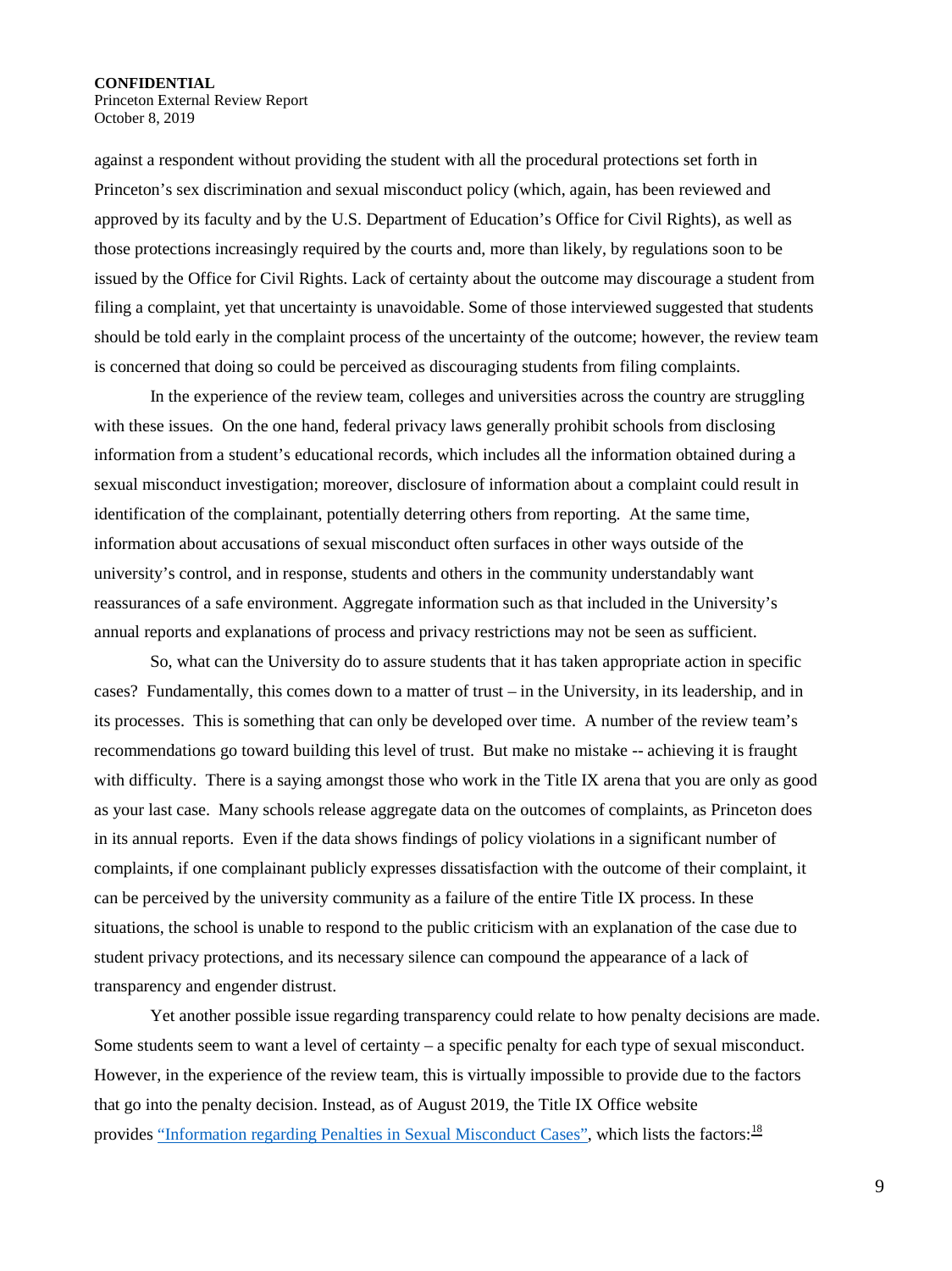Princeton External Review Report October 8, 2019

- The relative seriousness of the infraction, including the impact of the respondent's actions on the individuals personally affected, the University community, and the University's values.
- Precedent, with the University's annual Sexual Discrimination and Sexual Misconduct [disciplinary reports](https://sexualmisconduct.princeton.edu/reports) providing information regarding outcomes for prior cases.
- A respondent's previous disciplinary record (a violation of any sort).
- Lack of honesty during the investigation and/or adjudication process.
- The number of violations found in the current proceeding.

In addition, to provide further clarity regarding penalties, the web page also includes examples from actual cases from the past five years, with a brief general description of the misconduct and the penalty imposed. This new web page should go a long way toward providing clarity regarding the potential penalties that might be expected in certain types of cases. Some of this same information (not the data on penalties) is also included on the new [investigations website.](https://sexualmisconductinvestigations.princeton.edu/information-parties/penalties)

### *5. How does the University handle and balance the often conflicting needs and interests of complainants, respondents, and witnesses in the Title IX process? What are the strengths, and are there specific strategies and tactics (including policy and procedural changes) that the University can use to improve its practices in this regard?*

As a general matter, the interviews conducted by the review team did not provide much information about this area. Those interviewed did not see conflicts other than the parties' respective desires to obtain different results and in the expectations regarding the sharing of information (noted above in Charge Question #4). However, the review team was able to identify some possible areas for further exploration.

The most significant area to surface was the lack of alternative resolution options. In the experience of the review team and based on some of the information gleaned from interviews, there are many situations in which a complainant wants the respondent to understand how the respondent's conduct hurt them without "ruining the respondent's life." This is most common, perhaps, when the alleged sexual misconduct arose in the context of a failed relationship. Similarly, there may be situations in which the complainant wants to hold the respondent accountable for the harm done to the complainant, but does not want to go through a difficult and stressful formal investigation and adjudication process. Yet, under the University's current procedures, complainants who do not wish to proceed through formal resolution have no other recourse, nor are there any options for a respondent to acknowledge -- not that they violated University policy<sup>[19](#page-28-9)</sup> -- but that their behavior caused harm to the complainant.

Most of those interviewed could identify only mediation as a possible alternative, which they believed was off-limits in sexual misconduct cases<sup>[20](#page-28-10)</sup> or at odds with what they perceived to be the University's rules-based culture. Those who expressed at least some familiarity with the principles of restorative justice were unable to articulate how it worked or when it would apply in the Title IX context. For example, they believed that it would apply only when the respondent was willing to admit to a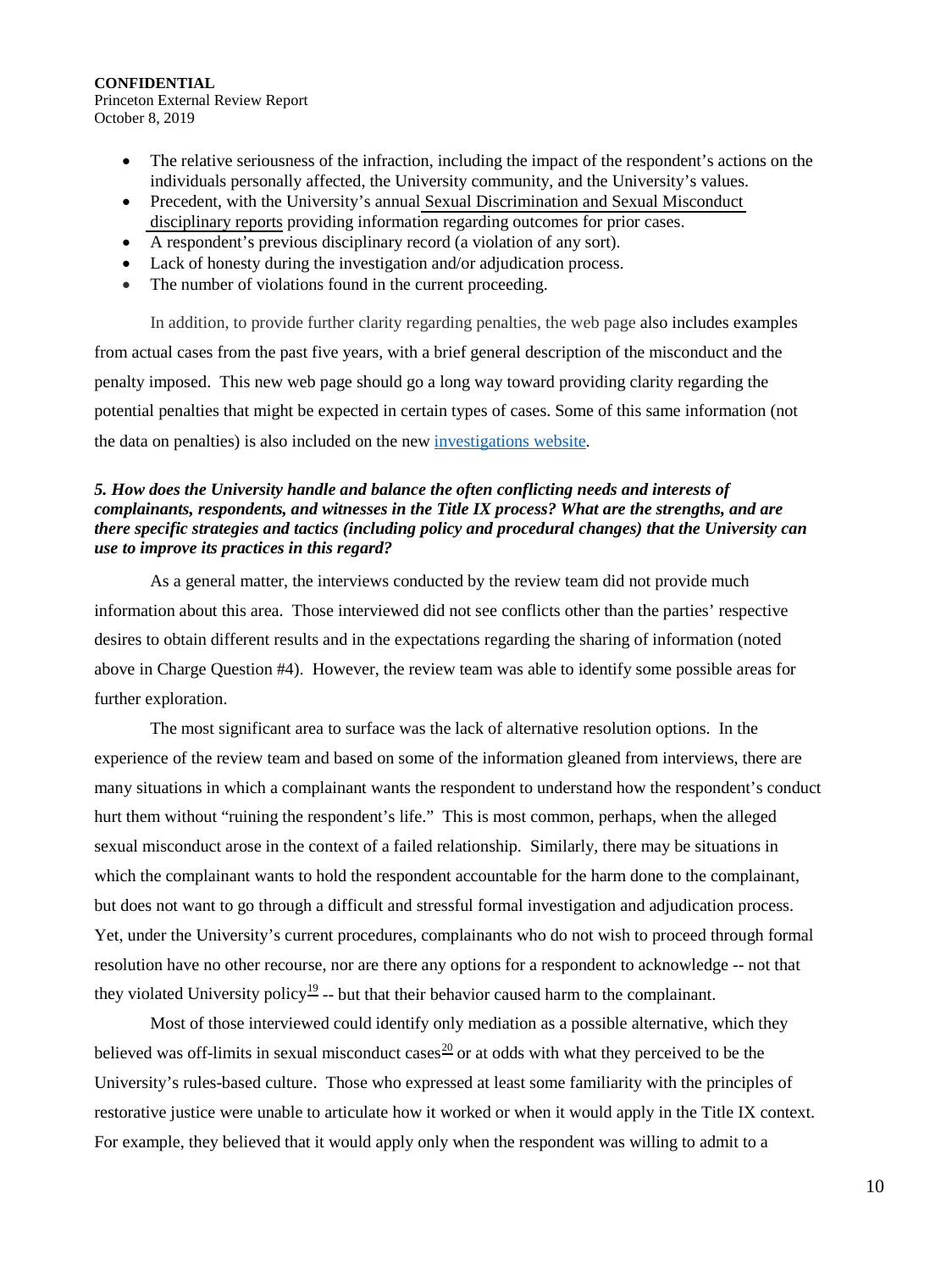Princeton External Review Report October 8, 2019

violation of the policy, rather than simply acknowledging that their conduct caused harm to the complainant. Another misperception was that restorative justice would not result in accountability under a process, whereas restorative justice processes are actually designed to "provide meaningful and effective accountability intended to repair the harm and prevent the behavior from reoccurring … and do not preclude campuses or participants from incorporating temporary or permanent separation provisions into the final agreement."<sup>[21](#page-28-11)</sup> Other misperceptions were that a restorative process could never be appropriate for certain types of sexual misconduct despite the parties' wishes, that the parties had to meet face-to-face during the process, and that it was designed to reach an outcome acceptable to the parties without consideration of university or community interests.

The review team is aware that the University has been exploring restorative justice generally and the Joint Committee has established a work group to evaluate the use of alternative resolution models based on restorative justice. This report's recommendations identify issues for the group to consider and a variety of models used by other institutions offering alternative resolution.

Another issue related to conflicting needs involves the University's current process for determining penalties. One of the penalty factors to be considered under the formal process is [the impact](https://sexualmisconduct.princeton.edu/reports/penalties)  [of the respondent's actions](https://sexualmisconduct.princeton.edu/reports/penalties) on the individuals personally affected and the University community. While this information may be elicited during the investigation stage, there is no procedural mechanism to ensure that the complainant has the opportunity to provide impact information directly to the University administrators who determine the penalty. In the review team members' experience and as reflected in many college and university processes, having a direct mechanism both practically and symbolically keeps the impacted party in frame throughout the process.

Yet another issue that surfaced during the review team's work related to the increasingly common trend for respondents, once they have been notified of the charges against them, to file cross- or counterclaims against the individuals accusing them of sexual misconduct. SHARE's services are primarily for complainants, and generally the original complainant will have contacted SHARE first. Determining how to provide services and support to a respondent-as-complainant is an increasingly common problem at many colleges and universities, with many still struggling to figure out how to address the situation.

### *6. Princeton engages in extensive sexual misconduct prevention efforts directed at the University community, including training programs (for a partial listing, please see [https://sexualmisconduct.princeton.edu/prevention-efforts\)](https://sexualmisconductinvestigations.princeton.edu/prevention-efforts). What are the strengths, and are there specific ways the University can improve on these efforts, either by enhancing existing training or other programs or by introducing new ones?*

The University offers a robust array of prevention and training programs, with some required and others optional. As at many colleges and universities, online training is required for incoming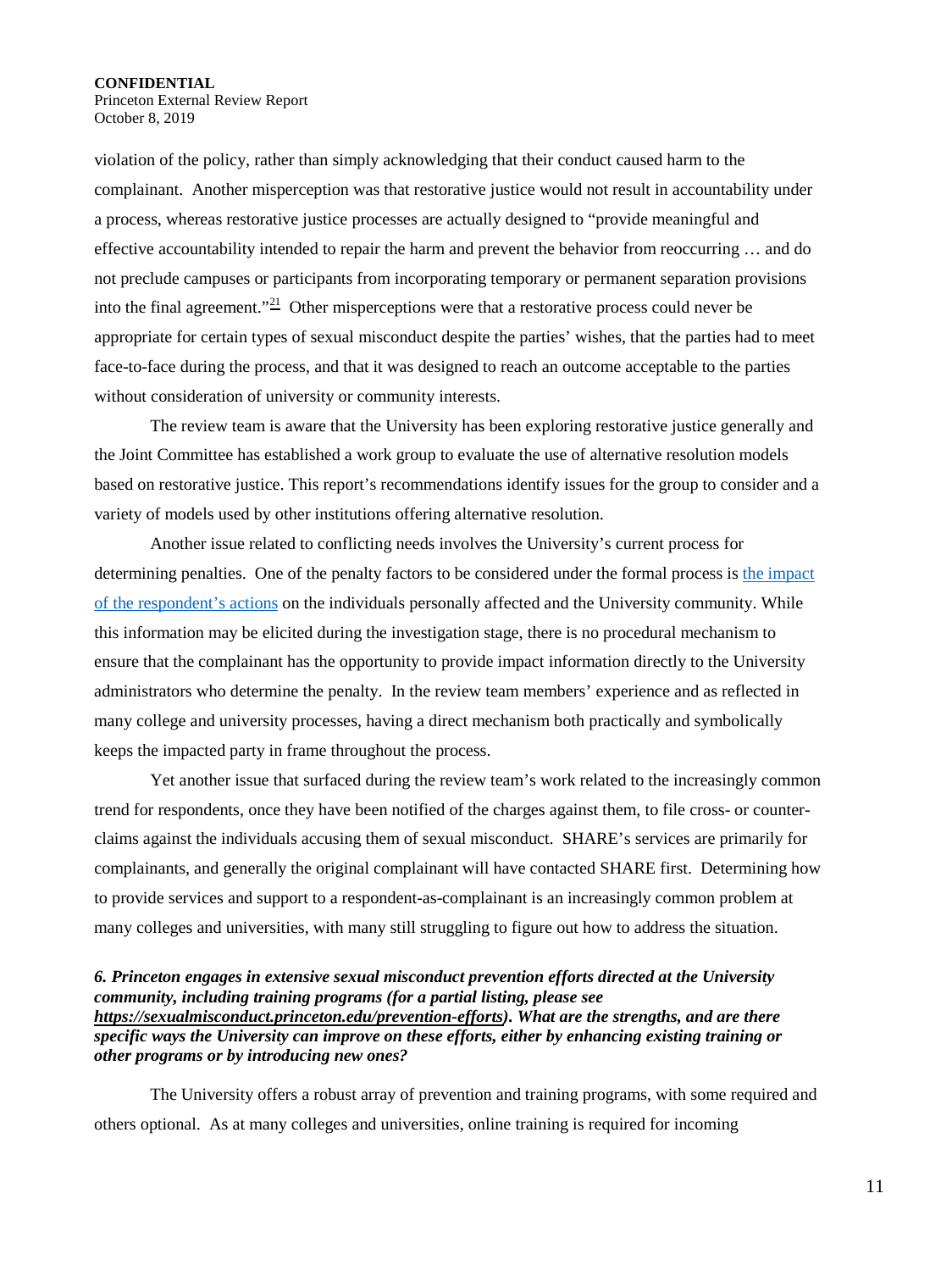Princeton External Review Report October 8, 2019

undergraduate and graduate students, followed by in-person training as part of orientation. In addition, second year graduate students are required to take an online module on sexual harassment. The University goes further than the compliance requirement and many schools by enforcing completion of the training through registration holds, such that students may not register for classes until they have completed the training. At least for undergraduates, the required training is followed by in-person sessions, most notably the SHARE play during freshman orientation. SHARE is in the process of developing a four-year curriculum for undergraduates. Currently, additional training occurs at key points in a student's career at Princeton, such as during the recruitment process for eating clubs.

Among those interviewed, there were suggestions for improvement based on varying impressions of the value of online training. Universally, it was seen as necessary given the size of the student body and the need to provide training early in a student's career; however, there were several suggestions to supplement it through additional, required in-person training programs at various points throughout a student's time at Princeton. Suggestions included the opportunity to choose sessions on topics directly related to sexual misconduct as well as on topics already offered on a voluntary basis such as healthy relationships and toxic masculinity, or to attend functions at the [Princeton Women\\*s Center,](http://women.princeton.edu/) which serves students of all genders; one benefit of including a broad range of topics is protection of survivors from the potential re-traumatization that could result from mandatory training sessions directly on sexual misconduct. Both the SHARE Director and the Director of the Title IX Office indicated that additional sessions are being conducted which target specific audiences, but this effort is limited due to capacity. In a similar vein, demands for SHARE's clinical advocacy services and that office's limited capacity have delayed development of the four-year curriculum. One specific suggestion, whether for online or inperson training, was to improve the content for international students by acknowledging other countries' cultural norms.

More fundamentally, research in the field has shown that online programs such as Not Anymore, Sexual Assault Prevention for Undergraduates (formerly called HAVEN), and Sexual Assault Prevention for Graduate Students (formerly HAVEN PLUS) are effective in increasing knowledge about sexual misconduct and changing attitudes, but there hasn't been similar research showing that they actually reduce prevalence.<sup>[22](#page-28-12)</sup> This makes it all the more important for colleges and universities to establish goals for their training and then assess whether their programs are achieving the goals, as is being done for the University's UMatter initiative and at least some of SHARE's prevention programs.

*7. How does the University implement interim measures/accommodations both for parties involved in pending Title IX investigations and for those who do not wish to proceed with a formal investigation? What are the strengths, and are there specific ways the University can improve its procedures for implementing interim measures?*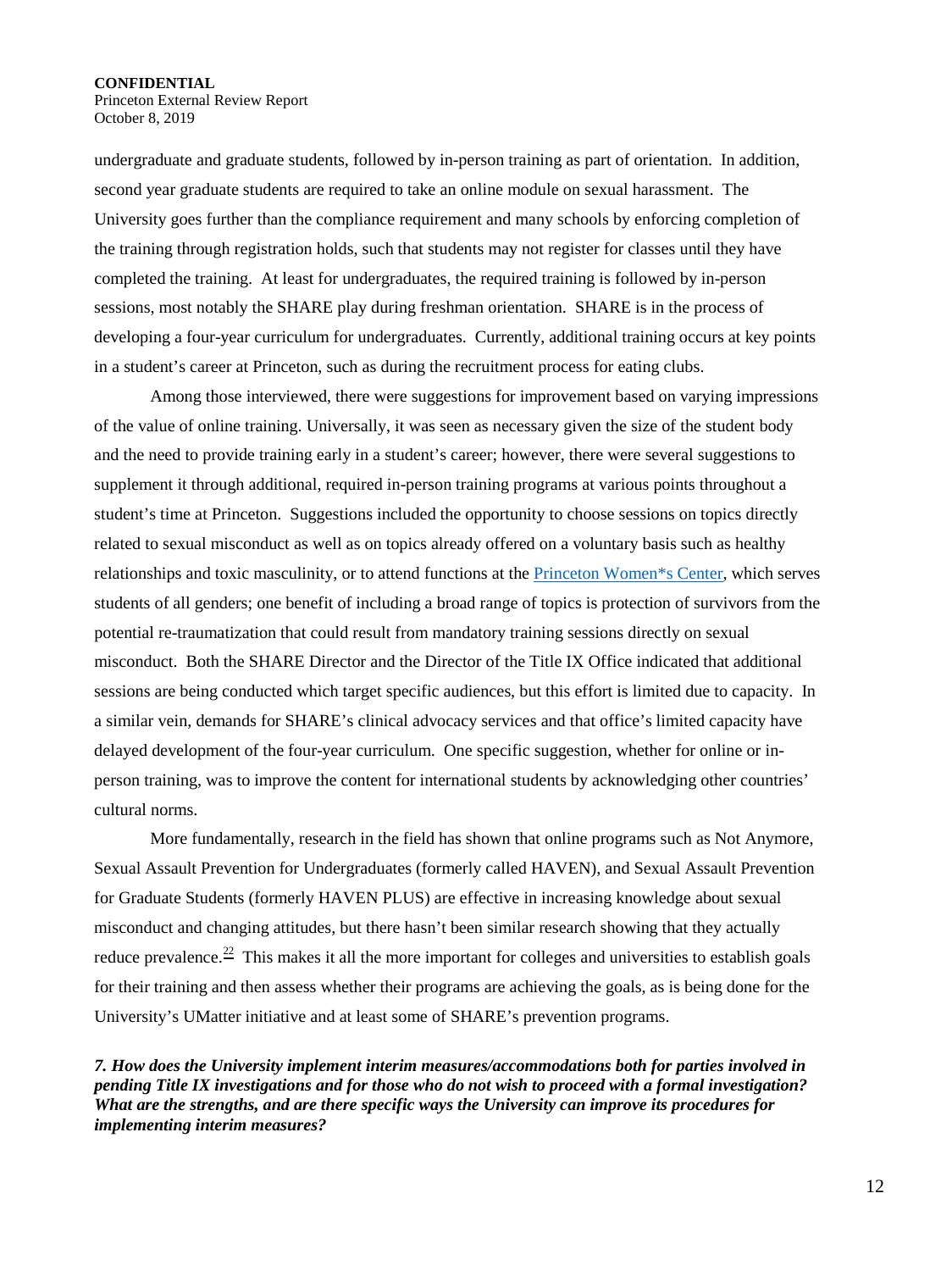Princeton External Review Report October 8, 2019

The University offers a range of interim measures (also referred to as accommodations) to support reporting parties (regardless of whether they file a complaint) and respondents and communicates information about what is available and how to request measures through both Title IX-related websites [\(https://sexualmisconduct.princeton.edu/resources-](https://sexualmisconduct.princeton.edu/resources-reporting/reporting)

[reporting/reporting;](https://sexualmisconduct.princeton.edu/resources-reporting/reporting) [https://sexualmisconductinvestigations.princeton.edu/support-resources/support](https://sexualmisconductinvestigations.princeton.edu/support-resources/support-resources-complainants)[resources-complainants\)](https://sexualmisconductinvestigations.princeton.edu/support-resources/support-resources-complainants). For the most part, interviewees expressed that the interim measure process works well, including that the university will not implement measures which disadvantage a party while an investigation is pending. In addition, many noted that it was very easy for parties to obtain informal extensions of academic deadlines by simply stating that they needed a SHARE-related extension or that they were involved in a Title IX matter.<sup>23</sup> While students are told to request accommodations through their residential college staff, some requests are made directly to faculty. Faculty are told to notify residential college staff of the requests; residential college staff, in turn, notify the Title IX office of those requests that have been denied. All this makes it difficult, if not impossible, to track all of the extensions and other accommodations granted. This can potentially result in inconsistent responses to similar requests among the various residential colleges. Indeed, some of those interviewed thought that faculty are given too much discretion in determining whether and what academic accommodations are to be provided and that there isn't the same sense of urgency and understanding regarding accommodations needed due to sexual misconduct as there is for accommodations needed for other reasons.

The most common interim measures -- no contact and no communication directives -- are put into place for only three months and then must be renewed. The reason for this given to the review team was that, when used in contexts such as conflicts or disagreements between students, the circumstances giving rise to the need for the directive were often resolved such that the directive was no longer needed. However, in the experience of the review team, this is not the case when the need arises due to alleged sexual misconduct. For that reason, many colleges and universities place no time limits on their no contact directives; indeed, many continue them even after the conclusion of the complaint process, regardless of the outcome of that process. Indeed, at Princeton, a no contact/no communication directive due to alleged sexual misconduct would not be denied even if the circumstances giving rise to the directive had been resolved, including after the conclusion of the complaint process. But, at least as written, the policy on such directives seems to require repeated requests for renewal.

While not directly related to interim measures/accommodations, the sexual misconduct policy does not include any provision for providing immediate or longer-term remedial measures to complainants after a finding of a policy violation, including ongoing assistance to address the lingering effects of sexual misconduct on complainants.<sup>24</sup> In the view of the Office for Civil Rights, Title IX is a remedial statute and part of a college or university's response must include actions reasonably calculated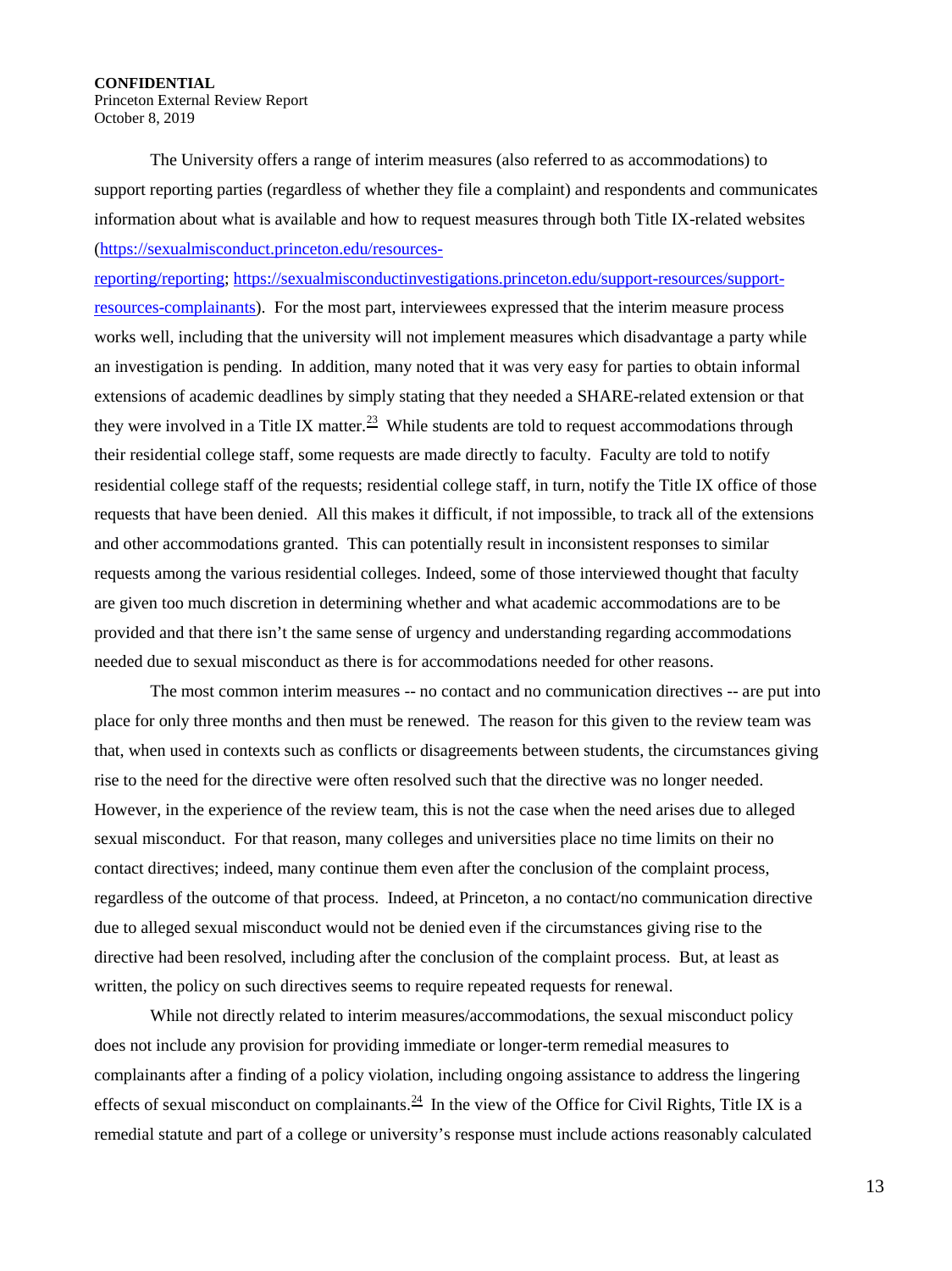**CONFIDENTIAL**  Princeton External Review Report October 8, 2019

not only to end any sexual misconduct and prevent it from recurring, but also to correct the effects of the misconduct as appropriate. Often, this will simply include extending measures put in place during an investigation, such as a no contact or no communication directive, but it could also include, for example, reinstatement to a team or an opportunity to retake a course that the complainant dropped due to the misconduct. Part of this remedial obligation can include monitoring the complainant's situation, or at least providing the complainant with the opportunity to request additional support well after resolution of the complaint, e.g., due to continuing traumatic effects from the sexual misconduct.

### **III. HIGHLIGHTS AND STRENGTHS**

The work of the external review team revealed numerous strengths in Princeton's Title IX processes. Specifically, the five "C's" of an effective program to prevent and respond to sexual misconduct – competence, communication, capacity, consistency and compassion -- are evident at Princeton, and the University demonstrates strengths in each of these areas. Overall, the Title IX process at Princeton is designed in a manner that ensures, to the greatest extent possible, that cases are handled in a highly competent, timely, and consistent manner, with great compassion for the needs of those involved. Those interviewed praised many of the current staff, describing them as competent, caring, responsive, and hard working. Other highlights of the process include:

- Information about the Title IX process at Princeton is available across the University. In addition to the online resources such as the Title IX website and the SHARE website, information about options available to students who experience sexual violence is posted throughout campus on every bathroom stall.
- Communication about Title IX begins before students arrive on campus for their first year, and students are unable to register for classes until they complete mandatory online training. That training is reinforced with in-person education during orientation, including the SHARE play and small-group de-briefing and discussion after the play.
- The University also actively provides information about its process for responding to complaints through in-person sessions with faculty, staff, and student leaders. These sessions are in addition to a robust array of required and optional prevention and training programs.
- According to many of those interviewed, including the students, students (and particularly undergraduate students) are very familiar with the resources available to them through the SHARE office.
- The University is also fortunate to employ two highly experienced, trained investigators dedicated to Title IX investigations, which promotes consistency and quality.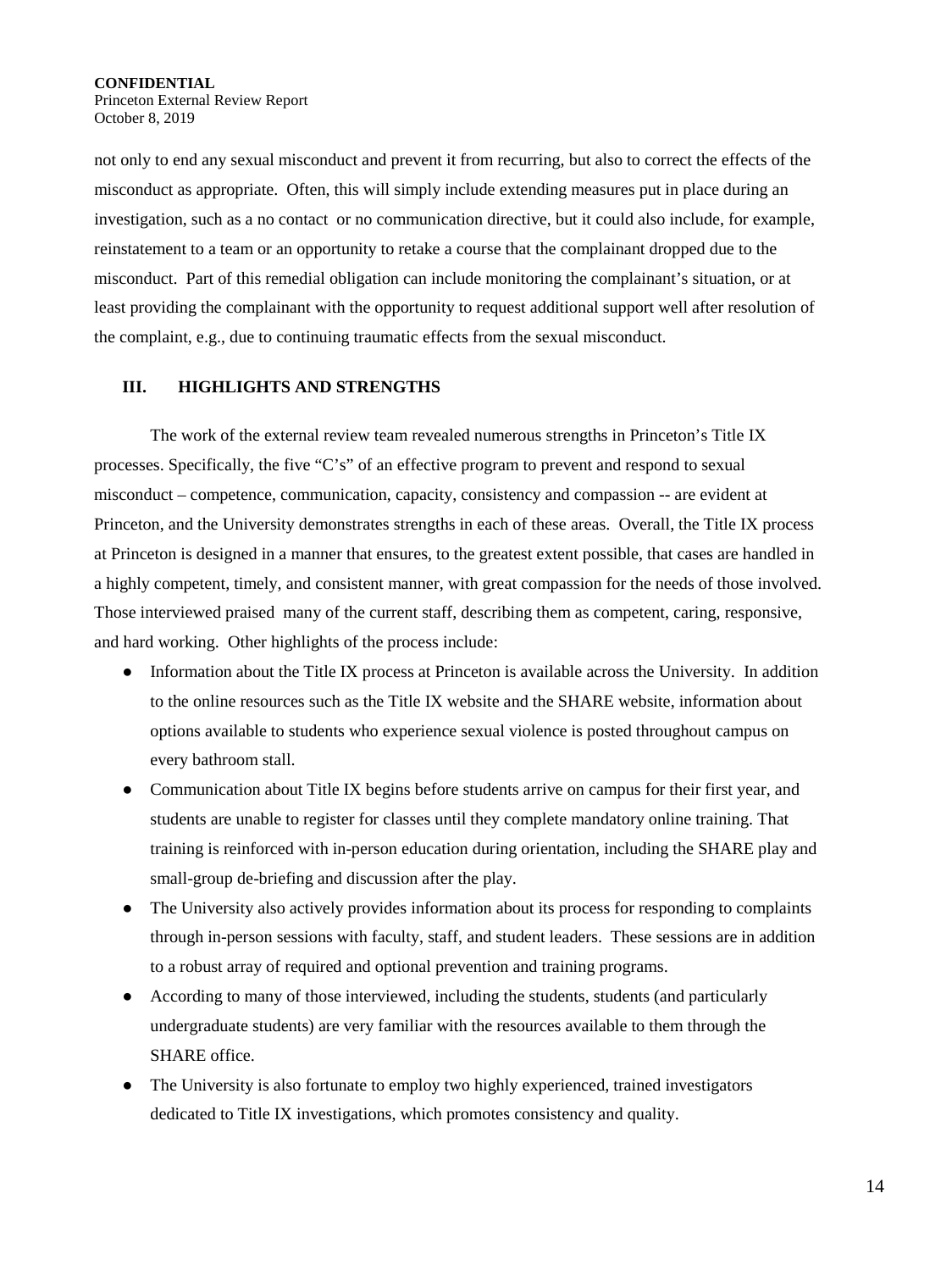Princeton External Review Report October 8, 2019

- The parties to a complaint have the opportunity to review the information obtained during the investigation and to offer input as to additional evidence that should be gathered before the investigation report is written.
- The University has a large pool of highly trained and sought-after advisers, who devote substantial time and energy to supporting complainants and respondents in Title IX matters.
- The practice of utilizing the same senior administrators to set penalties jointly in all cases promotes a high level of consistency and competence in the penalty phase.
- Students are provided extensive support, including extensive communication about the process once a complaint is filed. Among other things, students are given a 24-hour heads up before important communications (such as decisions) are sent, to enable students to receive the information in the presence of an adviser or other emotional support person.
- The process for requesting interim measures and accommodations through the residential college Deans and Directors of Student Life (with students likely to have an existing relationship with them) is generally seen as easy for students to navigate.
- The CIP appears to be a unique and promising practice based on anecdotal feedback.

### **IV. OPPORTUNITIES AND RECOMMENDATIONS**

While the University's approach to preventing and responding to sexual misconduct has a number of strengths as to competence, communication, capacity, and consistency, the review team was able to identify a number of possible areas for refining and strengthening its efforts. Importantly, these areas of opportunity are not unique to Princeton, as many schools encounter issues related to resource allocation, communication, and providing alternatives to the investigation/adjudication model, among others. The review team found overlap among Charge Questions according to these three themes: (A) Resources and Infrastructure, (B) Communication and Engagement with the University Community, and (C) Accommodations, Conflicting Needs and Resolution Models.

# **A. Resources and Infrastructure** (Charge Questions ##2, 3, 4, 7)

- 1. SHARE
	- a. SHARE plays a pivotal role in the University's process, providing counseling and support for reporting parties, providing them with information about the complaint process, developing and delivering many of the University's prevention programs (including outreach to the eating clubs), and implementing the CIP. According to the Title IX Director, approximately 75% of the reports to the Title IX Office come from undergraduate students who first have worked with the SHARE office. The review team recommends that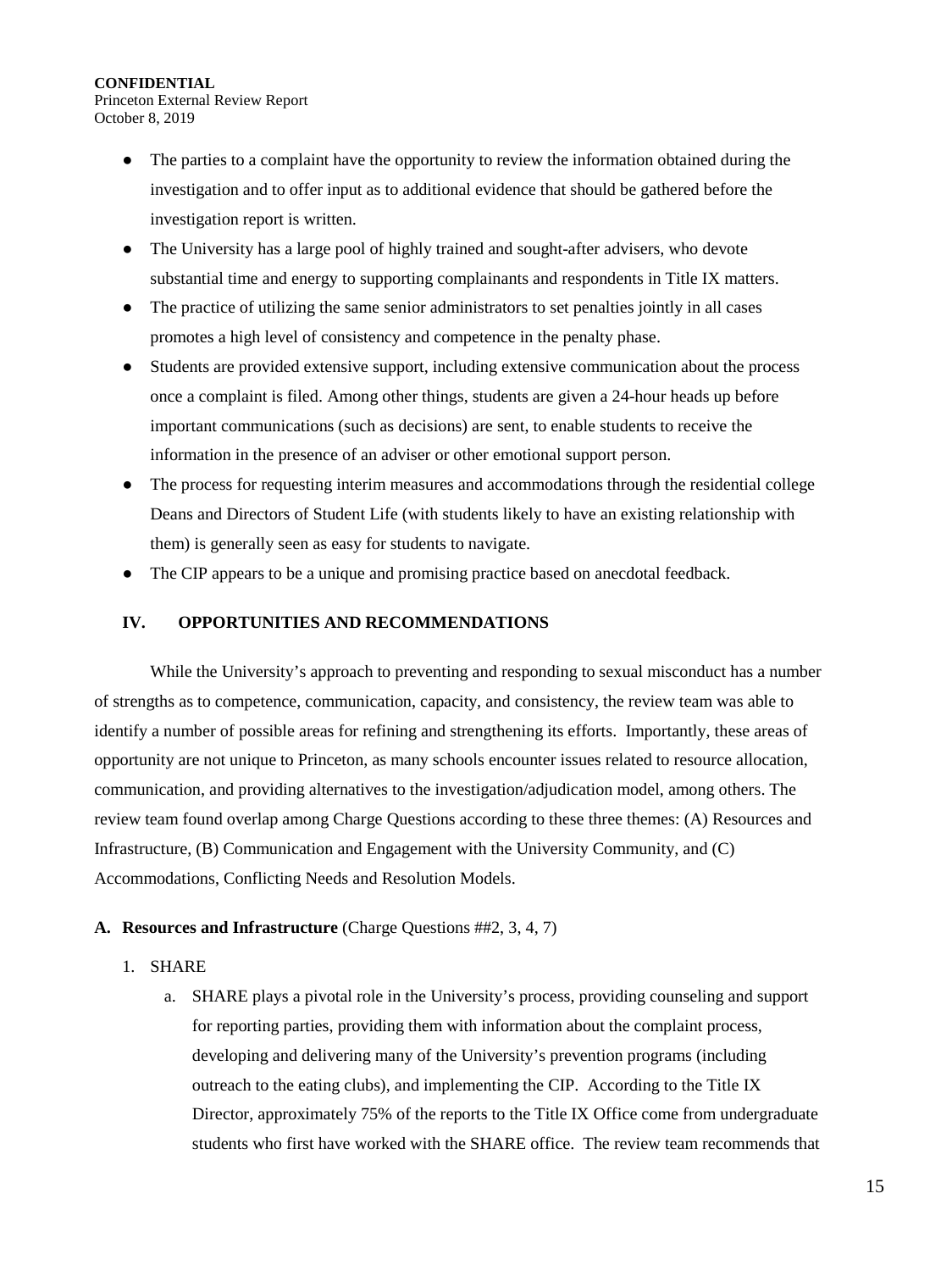the University implement a process to assess whether the SHARE office has the staffing and other resources it needs to provide these services.

- b. In addition, SHARE should explore whether there are opportunities to better publicize its services to encourage even more students to use its services. For example, SHARE may wish to consider issuing periodic reports on its activities, either as a stand-alone document or as part of the annual reports issued by the Title IX Office.<sup>[25](#page-28-15)</sup> Such information could include the number of clients served, the types of sexual misconduct reported, the status of the clients (undergraduate or graduate student), and the number of training programs and of the participants in those programs. Such reports not only would highlight the volume and value of SHARE's current work, but also would help the University anticipate and assess the need for additional resources.
- c. Importantly, SHARE should consider highlighting the steps it has taken to increase diversity and cultural understanding within the office. SHARE should be seen as more than one individual administrator.
- d. The review team recommends that SHARE undertake targeted outreach to graduate students (e.g., though work with the Graduate Student Government, Women in STEM, other graduate student organizations, etc.) to make them aware that SHARE services are available to them.
- 2. The review team received positive information about the use of the CIP. As an addition to all penalties except expulsion, the program provides a confidential means for respondents to explore their harmful attitudes and behaviors in order to actively contribute to a healthier and safer campus community. Although what the CIP offers is different from CPS counseling, CPS is similar insofar as it serves as a confidential resource which can be used by respondents to explore their attitudes and behaviors, deal with the stress of the complaint process, etc. In light of the benefit to the individual and the University community, the University would be well-served to examine the reasons many respondents do not use CPS during the complaint process (at least according to the information provided to the review team) and seek to address those reasons.
- 3. Both SHARE and CPS provide counseling. We encourage the University to continue its efforts to identify resources and referrals to meet students' longer-term care needs and continue to offer and better publicize group therapy and group healing opportunities for students who have experienced sexual misconduct, particularly for students of color and LGBTQIA students.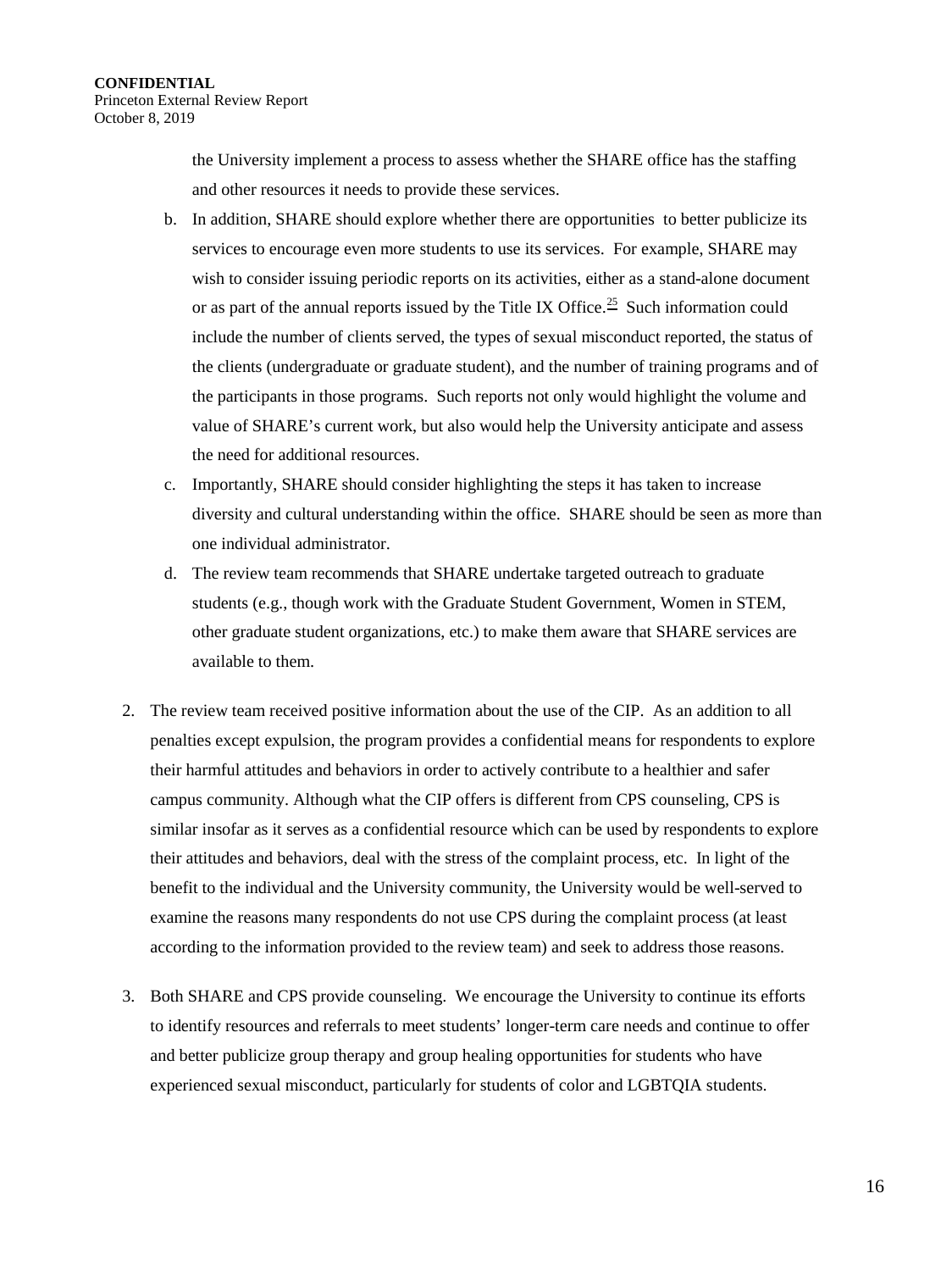Princeton External Review Report October 8, 2019

- 4. The University may wish to consider formation of an operational level group from various offices to coordinate support and response. At some institutions, this may be the Sexual Assault Response Team (SART) or a case coordination team.<sup>26</sup> If Princeton forms such a group, it should consider including the Department of Public Safety (DPS)/University Police (which indicated a desire to be more involved and a voice at the table for prevention and response at Princeton; see  $#5(c)$  below).
- 5. Increased Emphasis on "Supportive Reporting"
	- a. The University has designated most of its employees as what many of the interviewees called "mandatory reporters." The principal reason for casting a wide net for reporting isn't to give the University the opportunity to pursue disciplinary proceedings, but to be able to offer support to reporting parties and inform them of their options, including filing a complaint. Using the term "mandatory supporters" may be one way to get this message across in order to encourage more reporting. In addition, while University employees are required to take training that includes their reporting responsibilities, more training might be provided specifically to faculty and Directors of Graduate Studies (DGSs) on their reporting responsibilities and on how to provide a supportive response to students who inform them about sexual misconduct; to the extent possible, this training should be required (particularly for DGSs).
	- b. The University should explore opportunities to improve training and/or guidance to those individuals designated as a contact point/sources of information in the Title IX process, including through periodic training, to ensure that students are provided with consistent information and that students are appropriately referred when they need additional information.
	- c. As part of the communications plan (discussed below), the University may wish to develop messaging regarding the role of DPS officers as "caretakers rather than enforcers," explaining that a report to DPS will not automatically result in criminal charges. Individuals working in these areas typically are well-trained on sexual misconduct and therefore can be helpful responders, regardless of whether criminal charges proceed.
- 6. Enhancements to Complaint Process
	- a. The University should consider changing the intake process for complaints so that the individual or individuals involved at that stage are not also involved in the investigation and adjudication of the complaint. Many colleges and universities designate an intake officer<sup>[27](#page-28-17)</sup> or case manager<sup>[28](#page-28-18)</sup> to handle the intake function and all logistical and other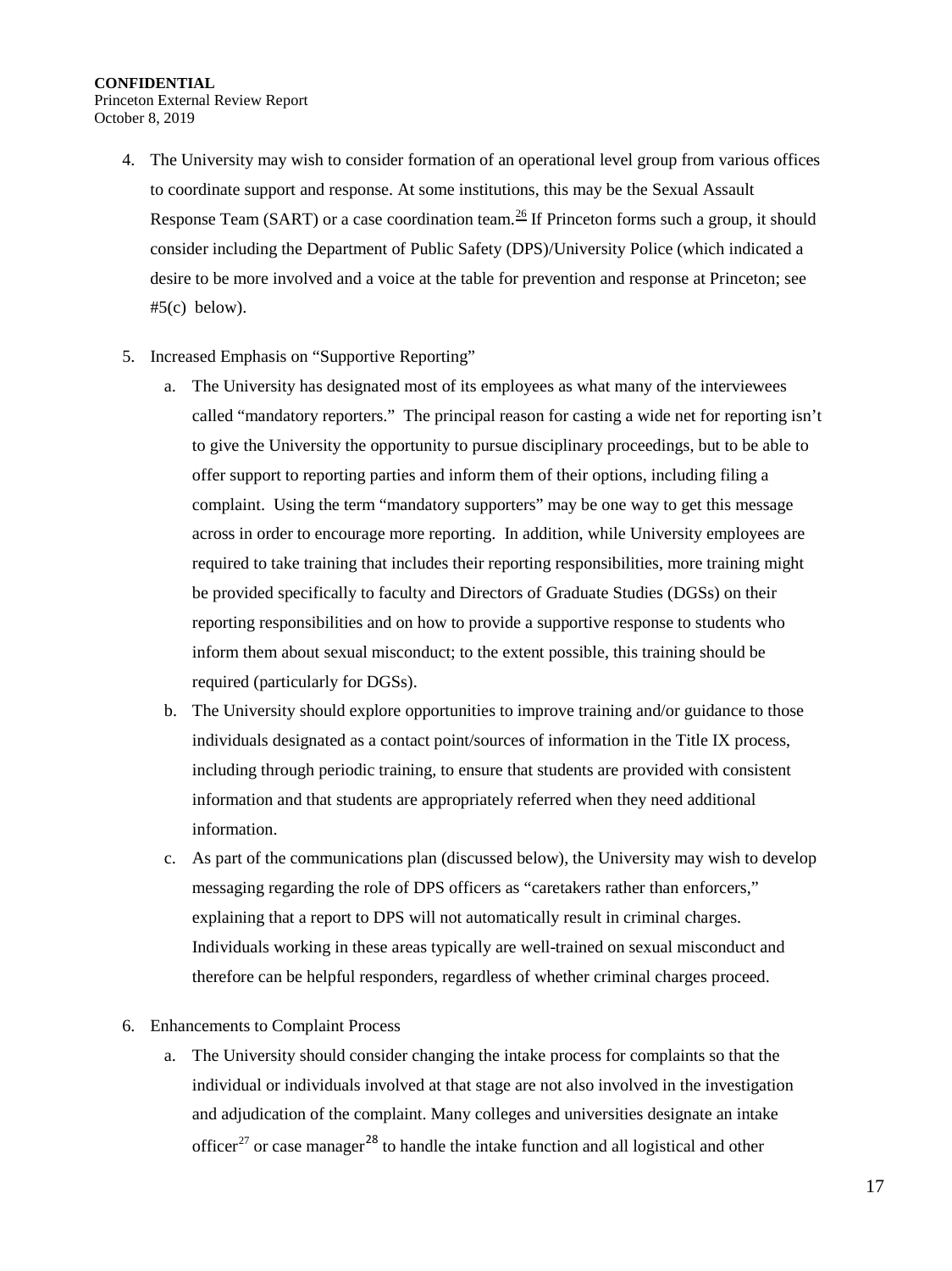communications with the parties during the complaint process. The intake officer or case manager would remain neutral and could help each of the parties understand and navigate through the process, understand the types of evidence that could be relevant, and perhaps, as appropriate, even be a source of emotional support. This function could be particularly helpful when a party has chosen an attorney or other external adviser, who may not be familiar with the University's process.<sup>[29](#page-28-19)</sup> Altogether, the intake officer or case manager, the adviser, a counselor from SHARE or CPS, and any others providing emotional or other support (see next recommendation) essentially would comprise a type of "care team" for each party.

- b. Creation of a "care team" could also help to ensure that the parties to a complaint receive regular and periodic reports on the status of the investigation and adjudication. Regardless, the Title IX Office should ensure that this occurs and that the communications are documented. This should also include information on any decisions that have been made and, to the extent possible, the reasons for those decisions (e.g., if a student provides information to the Title IX Office that is not treated as a formal complaint but is pursued in some other way; if certain allegations in a complaint are not investigated; if witnesses identified by a party are not interviewed; etc.).
- c. The University should consider expanding the number of individuals allowed to assist each of the parties with the investigation process.<sup>[30](#page-28-20)</sup> Having a "process navigator" available can be particularly helpful when a party has an attorney or other external adviser. Other possible tools to help external advisers understand the process could include a handout designed specifically for this purpose, a requirement that the adviser certify that they have read the policy, and/or a video describing the process.
- d. The University also may wish to designate deputy or assistant Title IX coordinators to provide support to the parties while engaged in the complaint process. Such support could include assistance with understanding their options, navigation through the process, and/or emotional support. These individuals also possibly could assist with dissemination of information and training. Possibilities include one deputy/assistant coordinator for student matters and another for employee matters, student life staff in the residential colleges, and/or the assistant deans in the Graduate School. $31$
- e. The University's practice of designating advisers to assist the parties seems to be working well. However, the University may wish to assess their training and workload to ensure that they all have the same understanding of the adviser role and the knowledge and time to provide effective and consistent support, and whether there is a need to rotate or expand the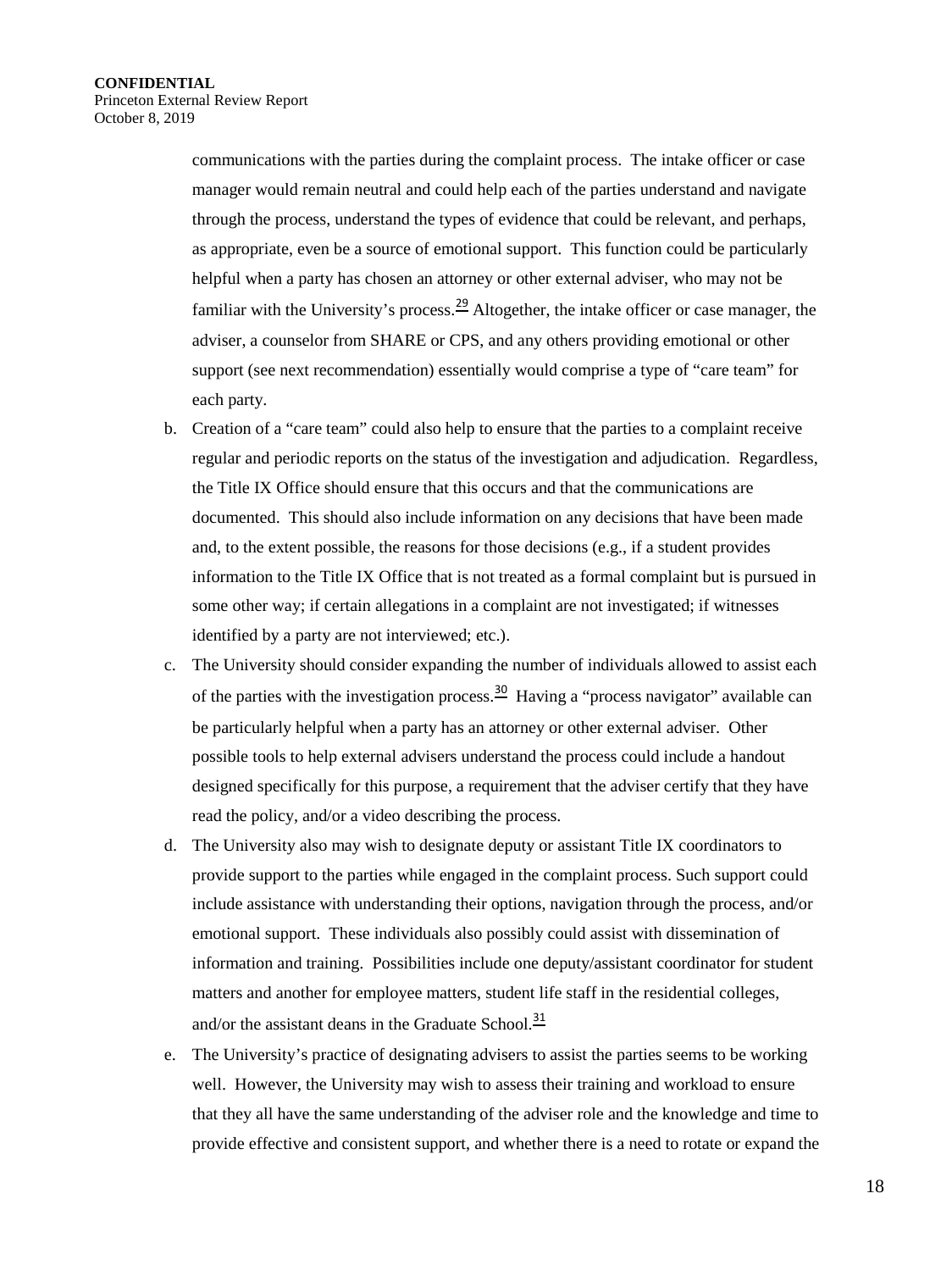pool of advisers. This could include "just in time" or refresher training for advisers taking on a case after a break in service (e.g., being away/inactive, not having been selected for some time, etc.). The University also should ensure that the advisers, SHARE and the Title IX Office are providing consistent information to participants about the Title IX process, as the review committee has heard, anecdotally, that the information given is sometimes inconsistent. Additionally, the University may want to provide parties with the opportunity to provide anonymous feedback about the performance of their University advisers upon the conclusion of the process.

f. The parties are provided written notice of the outcome of their cases via email. The University may wish to consider providing them with the option of meeting with the intake officer or case manager (as well as a support person) to receive the written notice. While the intake officer/case manager will not have participated in the decision-making process and therefore wouldn't be in a position to be able to explain the basis for the determination, they could answer procedural and related questions about how a determination is made and about the appeals process, as well as make arrangements for any additional counseling or support measures that may be appropriate. This may be similar to the role of the "secretary" at Princeton in other types of disciplinary cases.

### **B. Communication and Engagement with the University Community** (Charge Questions ##1, 4, 6)

- 1. Development of a Communications Plan
	- a. Outside of the process and those directly involved, information about Title IX at Princeton is delivered passively (e.g., websites, bathroom stall signs, etc.). The review team recommends that the University consider a comprehensive and ongoing *active* communications plan to engage the community in addressing sexual misconduct. The communications plan should continually reinforce throughout a student's time at Princeton that the University is committed to maintaining a safe and welcoming learning and working environment. This could include regular leadership messaging<sup>[32](#page-28-7)</sup> (including updates on the work of the Joint Committee), awareness events, integration of messaging about sexual misconduct into messaging from other areas, social media campaigns, discussion forums, and curricular activities.<sup>[33](#page-28-8)</sup>
	- b. The communications plan should be developed collaboratively with various stakeholder offices and provide meaningful opportunity for student input. However, it is particularly important that the effort be guided by individuals knowledgeable about sexual misconduct, the University's procedures and programs, and communications strategies. The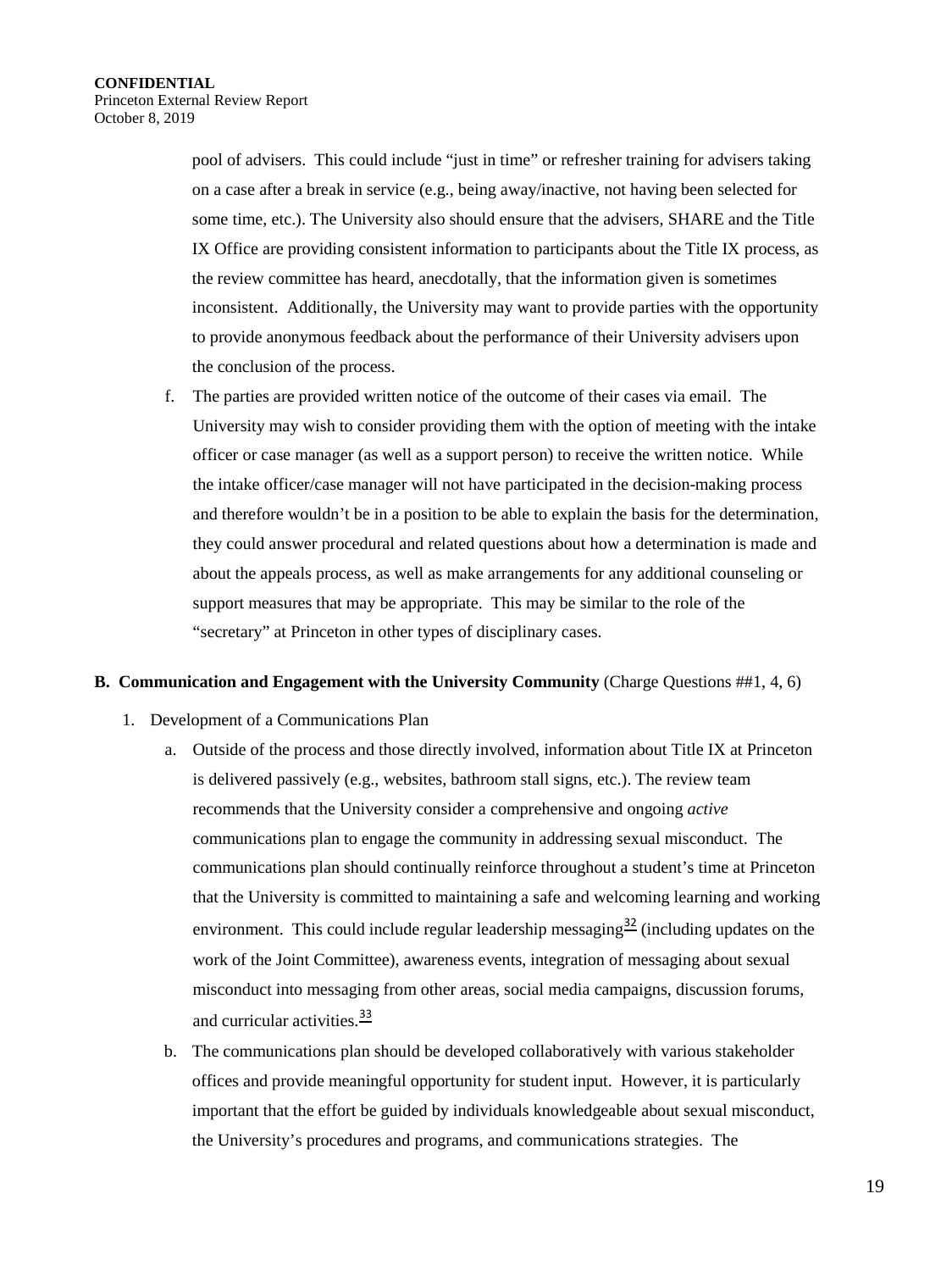University's Office of Communications may have the resources and knowledge to design and help implement the plan; other universities have created communications positions within their Equity or Title IX Offices to lead such efforts.<sup>[34](#page-28-22)</sup> While Princeton's Office for Institutional Equity and Diversity has a staff member who devotes approximately 30% of their time to providing communications support (largely web and some print materials), some suggested that the office could use additional support for organizing, designing, and disseminating information. This person also could conduct outreach, including developing and delivering compliance-related training.

- c. The communications plan should create opportunities for students to contribute ideas to refine how SHARE and the Title IX Office work. While the Faculty-Student Committee on Sexual Misconduct appears to be an effective advisory body, it should not be the only way that students can provide input and enter into dialogue with the University offices providing Title IX-related services. Possibilities could include confidential/anonymous exit interviews with or surveys of the parties to a complaint after completion of the complaint process, periodic meetings with campus advocacy groups, focus groups, and opportunities to provide such feedback on training evaluation forms.
- d. A communications plan also could include an explanation of privacy restrictions applicable to the Title X process. An explanation such as this, proactively published on the website and in other materials, may help to build understanding and trust in the information practices of the Title IX Office.
- e. One activity under the plan could involve additional summer reading for incoming and upper level students, ideally as part of a broader, four-year curriculum. This would ensure that students are aware of the issues involving sexual misconduct and the University's expectations before and during the "red zone," the first several months of college when sexual assault rates tend to be at their highest, as well as throughout the academic year. Books used by other colleges and universities have included "Picking Cotton" by Jennifer Thompson-Cannino and Ronald Cotton and "Consent: A Memoir of Unwanted Attention" by Donna Freitas.
- f. The University should assess opportunities for coordinating the communications plan with (and potentially thereby bolstering) the University's current and planned prevention and training programs, including the four-year curriculum that has been recommended by the Faculty-Student Committee on Sexual Misconduct.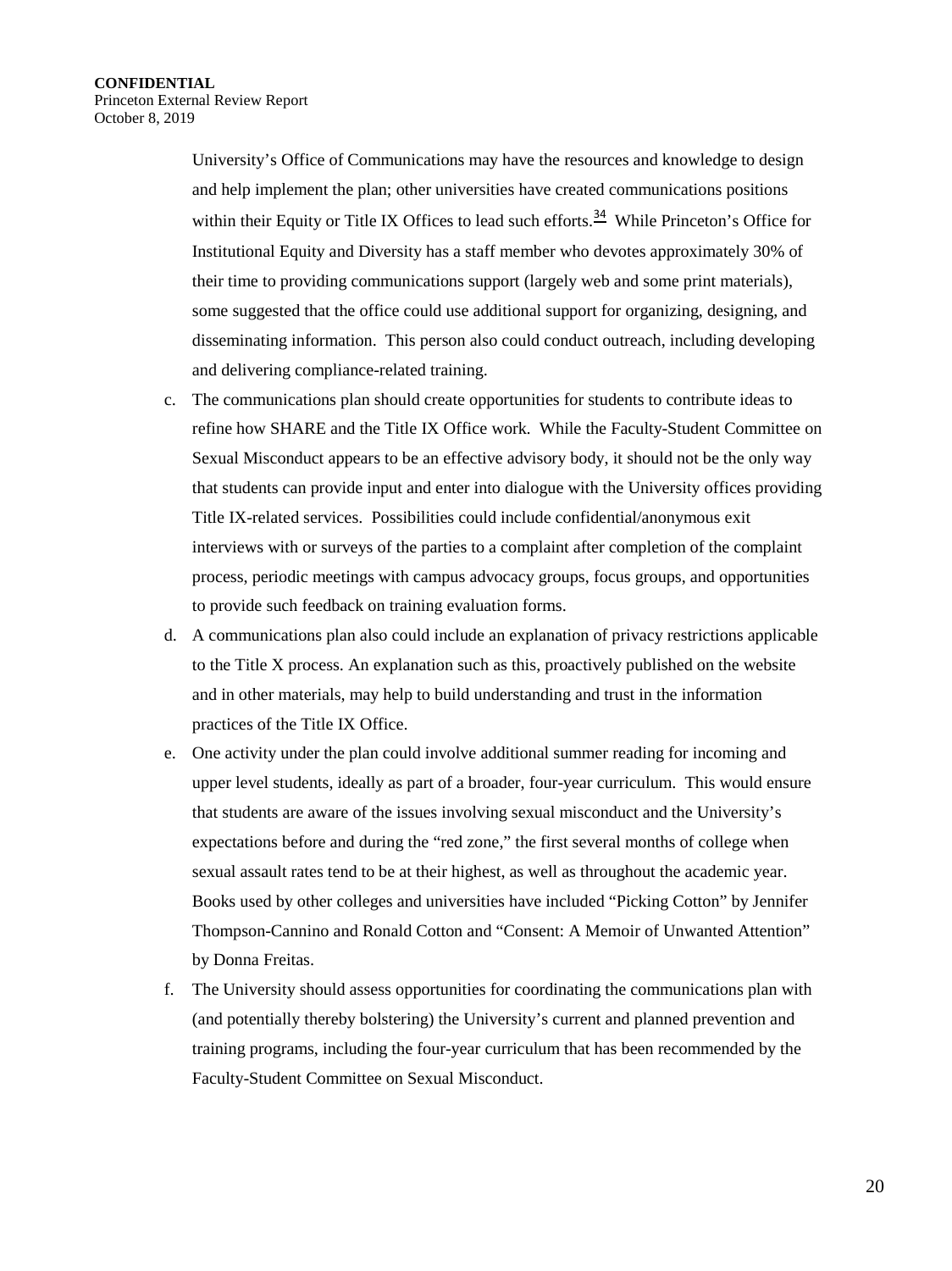Princeton External Review Report October 8, 2019

- 2. Additional Prevention Efforts
	- a. The review team recommends that the University consider a team approach to analyze data/trends and themes, identify goals and objectives for training and other prevention efforts, target these efforts, and evaluate or assess the efforts to see if they are meeting the University's goals. This team, which may be called a Prevention Team or may be the SART at other colleges and universities, can also periodically review completed case resolutions (de-identified as needed) to identify possible modifications of practices and procedures. Possible members could include representatives from the Title IX Office, SHARE, University Health Services, Office of the Dean of Undergraduate Students, the Graduate School, DPS, the Office of the General Counsel, and even community partners such as the community rape crisis center.
	- b. The University may wish to explore additional training modules intended for specific segments of the University community, such as international students (e.g., the on-line module for this purpose offered by Not Anymore), LGBTQIA students, students of color, and students with disabilities (who experience the highest rate of sexual assault of all college students). In addition, the University may wish to expand its offerings on related health and wellness topics, such as healthy relationships, healthy masculinity, resiliency, and bystander intervention for drug and alcohol use as well as for sexual misconduct. Where such training is already offered, the University may wish to better publicize its availability and, if it is to remain optional, consider providing incentives for participation. In addition, adding content on microaggressions has proven useful at other universities to begin combatting "lower level" offenses and gender-based disrespect, which could lead to more disruptive and dangerous conduct if left unchecked. To the extent Princeton considers implementing a more in-depth, mandatory curriculum on sexual misconduct, one suggestion is to allow students to choose from a menu of options.

### 3. Additional Information Sharing and Data Reporting

a. While the University offers extensive information about the complaint process through its websites and through meetings with staff in SHARE and the Title IX Office, the Title IX Office may wish to consider whether there are ways it can provide the information in formats more readily accessible to students in crisis. This could include a short, studentfocused guide to the process,  $35$  something like the SHARE flowchart,  $36$  or something like the Student Leave dropdown navigator<sup>[37](#page-28-25)</sup>; a glossary of key terms also might be helpful. The University might also want to consider developing an interactive website that allows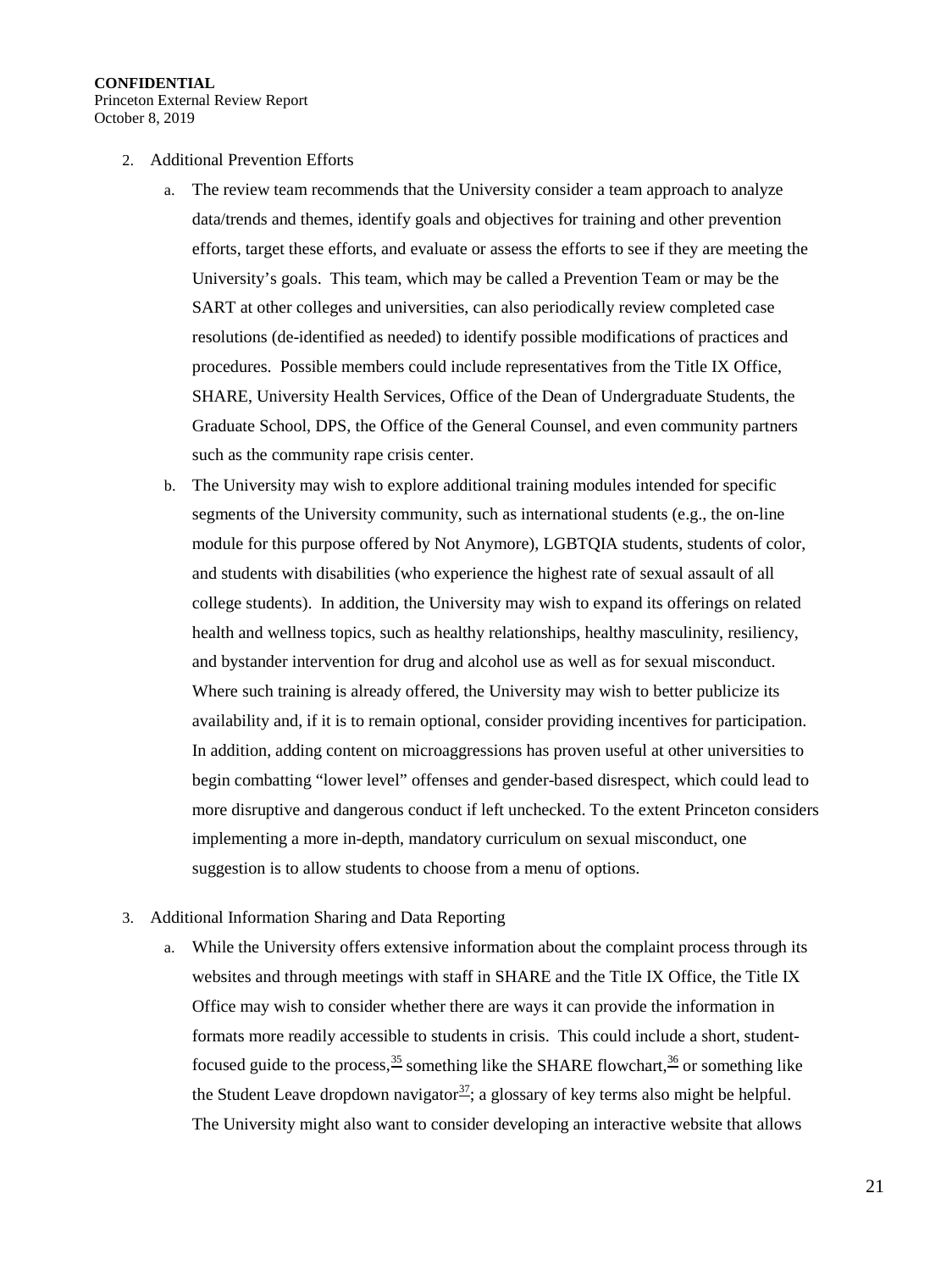users to navigate various paths and options for support and resolution. Several colleges and universities have developed short videos, often presented by students, describing the complaint process.<sup>38</sup> This can all be a part of the communications plan mentioned above, supported by those with an understanding of best practices in web design and information sharing. $39$ 

- b. Students interviewed by the review team indicated that students would like information about the types of evidence necessary or helpful to support their cases before filing a complaint, i.e., to help them decide if they have enough information to have a chance of prevailing should they decide to move forward. One example: because many instances of sexual misconduct are "word against word," with no direct witnesses, contemporaneous accounts (e.g., telling friends about what happened, journal entries, etc.) may be critical to making credibility determinations. If a student doesn't have this information, they might decide that it isn't worth going through the stress of an investigation. The University may wish to provide an explanation of the types of evidence that could be relevant in an investigation on its [investigations website.](https://sexualmisconductinvestigations.princeton.edu/information-parties/investigation-process) This information also would be helpful for both parties after a complaint is filed.
- c. The University recently has provided [additional information regarding how penalties are](https://sexualmisconduct.princeton.edu/reports/penalties)  [determined and examples of penalties from actual cases.](https://sexualmisconduct.princeton.edu/reports/penalties) This information should help the university community understand why penalties cannot be pre-determined or automatically assigned for specific types of conduct. The University may wish to provide additional clarity about this issue. For example, one of the penalty factors is the impact of the respondent's actions on the individuals personally affected and the University community, yet there is no clear process for the complainant, at the time of penalty determination, to provide an impact statement or otherwise explain directly to the administrators who determine the penalties how the conduct affected them and possibly others.<sup>40</sup> The University could include an explicit acknowledgement of the current practice that some types of misconduct are sufficiently serious so as to warrant removal from the university, either permanently (expulsion) or temporarily (suspension). It could also include further explanation of the penalty factors. $41$
- d. The Title IX Office provides an annual report on disciplinary outcomes. It also provides information about non-disciplinary outcomes, but only in a footnote. According to the data provided, most reports are addressed through referrals, provision of interim measures/accommodations, and other non-disciplinary steps. This is a significant part of the work of the Title IX Office and represents the outcomes apparently most sought by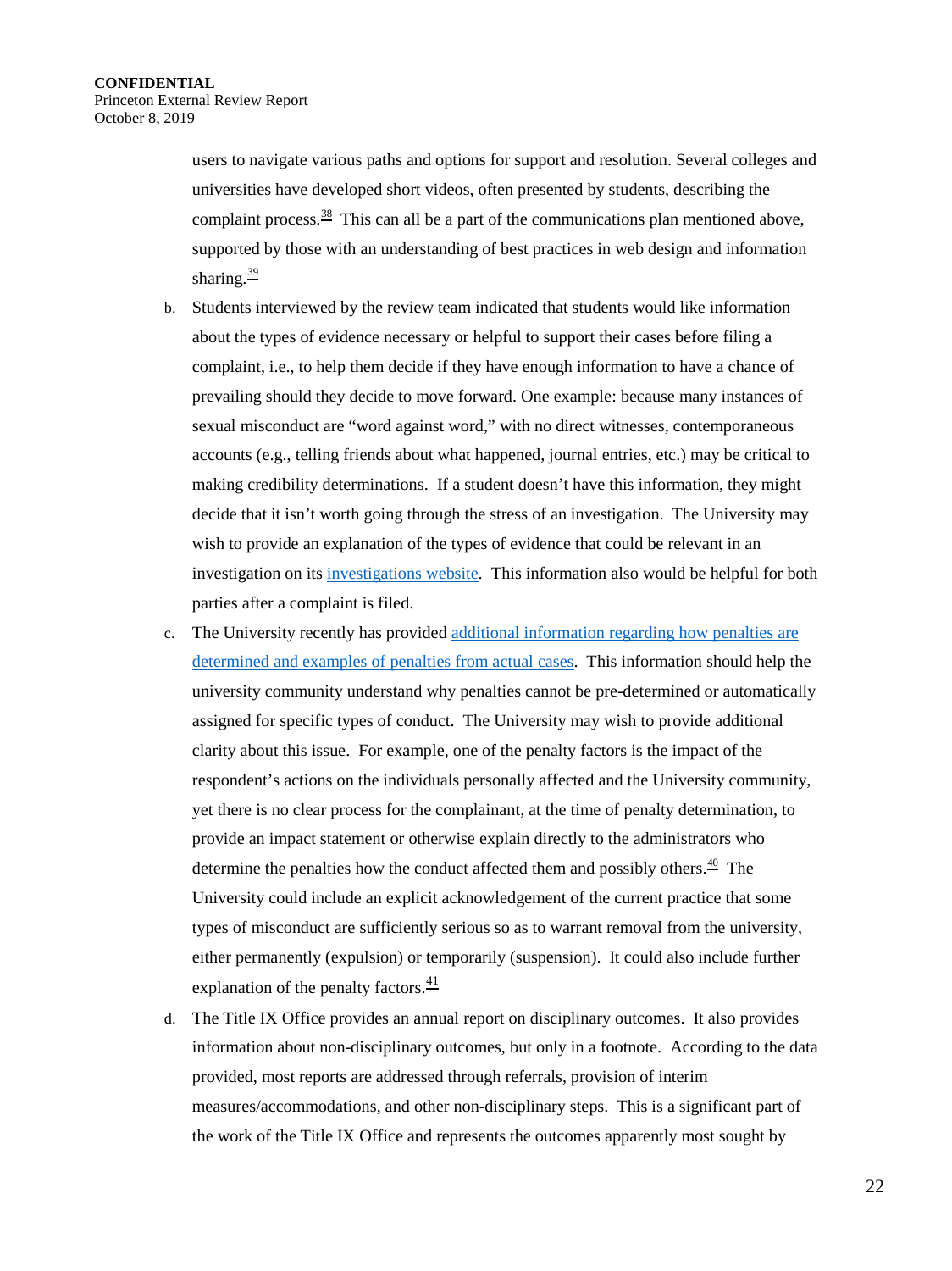reporting parties. The Title IX Office therefore may consider providing more information about these outcomes, e.g., specific numbers for how many resulted in issuance of no contact and/or no communication directives, academic or housing accommodations, referrals, were not pursued because of insufficient information, etc.<sup>[42](#page-28-10)</sup> Data such as this can help to educate the University community about the work of the Title IX Office and further demonstrate its value outside of the investigation/adjudication context.

e. Similarly, SHARE may wish to consider issuing annual reports with information about its services – number of clients served, status of the client (undergraduate or graduate student, the individual who experienced sexual misconduct, a friend of that person), whether the misconduct occurred before coming to the University or while enrolled, the activities of the SHARE Peer program, the number of training and prevention programs offered and number of participants, etc. This could be a stand-alone report or a joint report with the Title IX Office.

### **C. Accommodations, Conflicting Needs, and Resolution Models** (Charge Questions ##5, 7)

- 1. While requests for accommodations may initially come to the Title IX Office, requests from undergraduate students also can be made directly to residential college staff and requests from graduate students can be made to one of the assistant graduate school deans. The review team also learned that requests are sometimes made directly to faculty, with faculty instructed to notify the residential college staff or assistant graduate school deans. It is generally up to the residential college staff or assistant deans to arrange for the measures. Presently, though, the only time the Title IX Office is notified of the outcome of a request is when the request is denied; the office may intervene at that point if it feels that the request is reasonable and not a fundamental alteration to the academic program. First, faculty should be reminded to notify residential college staff or the assistant graduate school deans when they receive such requests. In addition, the University may wish to consider implementing a system in which the Title IX Office is notified of the outcome of all requests, including those that are approved. This would help to promote consistency across the residential colleges and graduate schools and also provide data for reporting out to the University community.
- 2. No contact and no communication directives are types of interim measures/accommodations. The University may wish to clarify the process for reporting violations of such a directive and what steps would be taken to enforce them. The University also may wish to consider making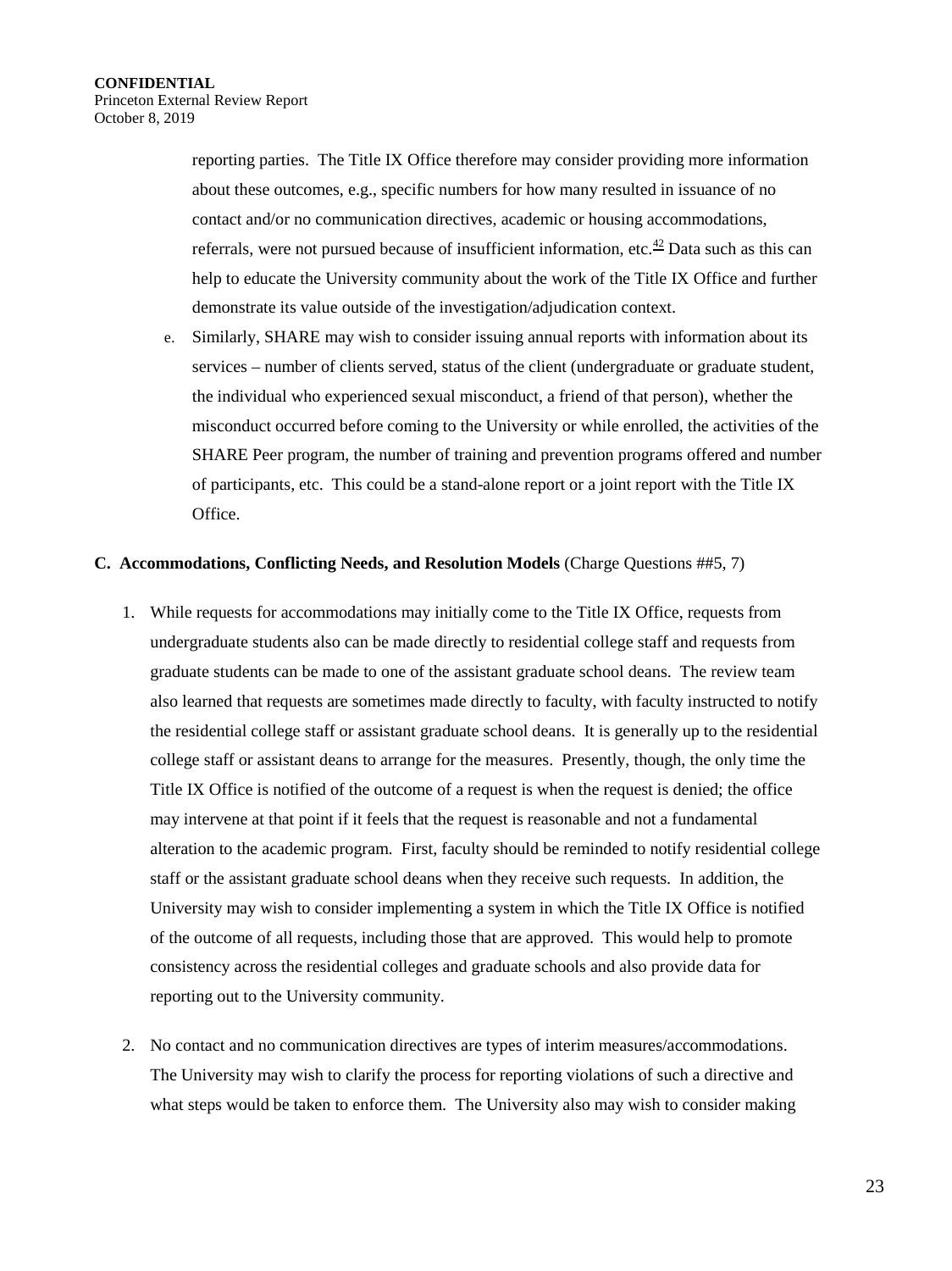these directives of indefinite duration (including even after a finding of no policy violation), rather than requiring that they be renewed every three months.

- 3. The review team recommends that the University implement a procedure for identifying remedies for a complainant at the time of a finding of a policy violation and even afterwards. At the same time, the University may wish to consider whether there is a need to provide any support to a respondent after a finding of no policy violation, e.g., due to time lost from classes due to the stress of the investigation process.
- 4. As previously noted, how to provide counseling and support to a respondent-as-complainant in a cross- or counter-claim situation is an increasingly common dilemma at colleges and universities. Although CPS provides counseling to respondents, it does not provide advocacy services in the way that SHARE does. The review team offers no specific recommendations to address this concern, other than for the University to ensure that the respondent-as-complainant has access to the same services as the initial complainant.
- 5. Finally, the review team offers several suggestions to the work group formed by the Joint Committee to explore alternative resolution practices and/or procedures, and particularly those based on restorative principles. The primary resource for the use of restorative practices for student misconduct of any sort is Campus PRISM, and the work group will find a number of helpful materials on its [website.](https://www.sandiego.edu/soles/restorative-justice/campus-prism.php)
	- a. Should the work group see value in creating an alternative resolution system based on restorative principles, it will have to deal with the current misunderstandings regarding such procedures even among those on the Joint Committee. In such situations, Campus PRISM has recommended that the college or university consider a gradual approach to implementation in order to educate students, faculty, and staff on its principles and application and to obtain their buy-in. This could mean starting with community-building and healing and forms of student misconduct other than sexual misconduct (e.g., roommate conflicts, disorderly person offenses, etc.) before including at least certain forms of sexual misconduct in the process.<sup>43</sup> In determining whether and how to implement a restorative process, the work group should consider issues such as where the process will be housed and whether it can be separated in some way from those involved in implementing the formal process for student misconduct generally and for sexual misconduct in particular (even if kept in the same office); whether the Office of the Ombuds would have some role in the process (and, if so, making their services available when needed at a more central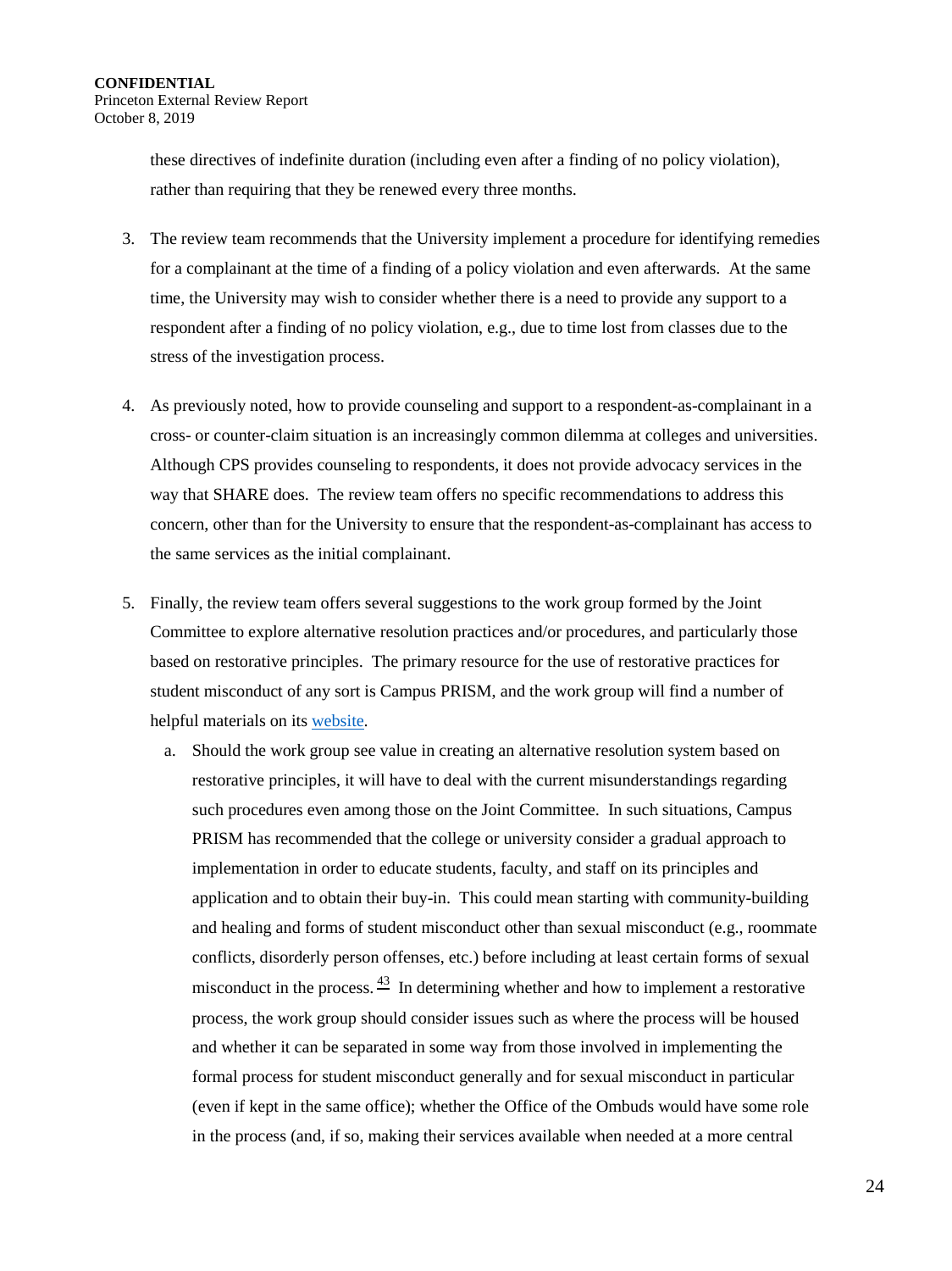location on campus); who should receive initial training (e.g., residence life staff who handle roommate conflicts, student life and other staff who handle other types of misconduct, etc.); whether information developed during the process can be used in a subsequent investigation under the formal process should the alternative process not be successful; and whether to impose time limits on the restorative process to ensure that it is not used to delay implementation of a formal process. To assist the University in its consideration of alternative resolution, attached to this report are a draft information sheet on alternative resolutions generally (Attachment A) and a draft information sheet that a college or university could provide to parties to help them understand the procedures (Attachment B).

- b. As noted above, the CIP is required for certain respondents (determined by their penalty) after they have been found to have violated the sexual misconduct policy, to help them understand the nature and impact of their conduct and to ensure that they are ready to remain on or return to campus. Whether by design or inadvertently, this program includes elements of a restorative approach and could be expanded to involve campus stakeholders to help with (re)integration<sup>[44](#page-28-12)</sup> and, as a result, transparency, as a way of assuring the campus community that a respondent has been assessed as ready to return and has been equipped with tools and resources in an effort to prevent reoccurrence.<sup>45</sup>
- c. A number of colleges and universities have implemented restorative and other alternative resolution procedures for student misconduct generally and, in some cases, for at least certain types of sexual misconduct.<sup>[46](#page-28-31)</sup> The webpages for some of these colleges and universities can be a valuable resource for the work group and, indeed, can provide formats for the University on its website should it adopt such alternatives. Th[e University of San](https://www.sandiego.edu/conduct/restorative-justice/)  [Diego website,](https://www.sandiego.edu/conduct/restorative-justice/) where Campus PRISM is now located, has useful videos demonstrating how a restorative process works. The sites fo[r Michigan State University](https://www.deanofstudents.msu.edu/restorative-justice) and th[e University of Michigan](https://oscr.umich.edu/RestorativeJustice) also are particularly helpful, as are those for the [University of](https://aisc.uci.edu/restorative-justice.php)  [California, Irvine](https://aisc.uci.edu/restorative-justice.php) the [University of Kentucky,](https://www.uky.edu/studentconduct/restorative-justice) and the [College of New Jersey.](https://mediation.pages.tcnj.edu/)

# **V. CONCLUSION**

Title IX is widely considered one of the most complicated regulatory mandates colleges and universities face. It interacts with (and at times may seem to conflict with) other laws, has been in a state of ongoing flux for the past five years, and increasingly is the basis of litigation across the country. Against this backdrop, many colleges and universities manage to do good work in preventing and responding to incidents under their institutional policies.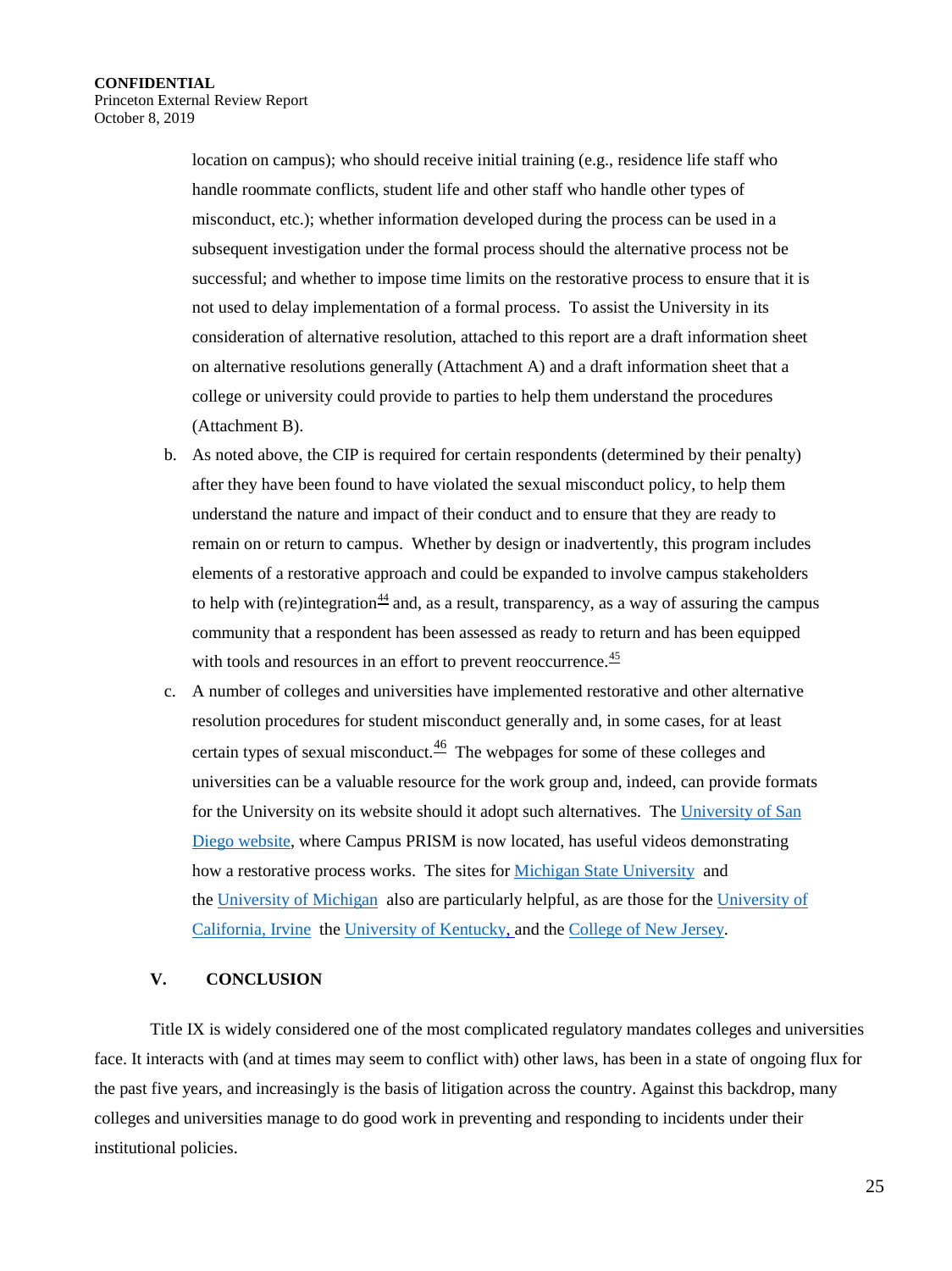# **CONFIDENTIAL**  Princeton External Review Report

October 8, 2019

 $\overline{a}$ 

However, it is important to recognize that the best efforts of colleges and universities will not be enough to completely eliminate sexual misconduct. Students do not come to us as blank slates: they have been shaped by their experiences with their families, friends, prior education, and – perhaps most importantly – society at large. Colleges and universities can contribute to this cultural change, and particularly to the climate on campus, but cannot accomplish it alone. The very forces that contribute to a society in which sexual misconduct is tolerated or even condoned must be addressed through fundamental changes throughout the fabric of our society. Moreover, from time to time, cultural expectations and civil rights obligations can be in tension, perhaps even clashing. How an institution responds can be telling.

To be at all successful in preventing and responding to sexual misconduct, a college or university must commit to continuous improvement — assessment as well as action — and continuous engagement at all levels with consideration of all viewpoints and feedback. In this sense, a Title IX program is never fully built yet can be operating exceptionally well. The review team commends Princeton for its Title IX program and also for undertaking efforts to improve and engage and hopes that this report serves those efforts well.

Dartmouth College, Duke University, Harvard University, [Massachusetts Institute of Technology,](http://ir.mit.edu/) [Stanford](https://irds.stanford.edu/data-findings)  [University,](https://irds.stanford.edu/data-findings) University of North Carolina at Chapel Hill, [University of Pennsylvania,](http://www.upenn.edu/ir/) University of Virginia, Virginia

<sup>&</sup>lt;sup>1</sup> This role is referred to as Title IX Director throughout the report.<br><sup>2</sup> Although the team focused on the processes and support for student complainants and respondents, its recommendations also may apply to faculty and staff.

<sup>&</sup>lt;sup>3</sup> The review team acknowledges and thanks the participants and other individuals who assisted with the process. <sup>4</sup> These include[d Brown University,](https://www.brown.edu/about/administration/institutional-research/) [California Institute of Technology,](https://www.iro.caltech.edu/) Columbia University, Cornell Univer

Commonwealth University, and Yale University.

<sup>&</sup>lt;sup>5</sup> Similarly, the review team was not asked to provide legal advice, and nothing in this report should be considered to be legal advice.

 $6$  Currently, new proposed federal regulations are pending; depending upon the requirements of the final regulations,

universities may need to alter their policies for legal compliance.<br>
<sup>7</sup> This site was not available during the review team interviews. All links were reviewed as of August 28, 2019.<br>
<sup>8</sup> There also is a <u>document pertain</u> sexual misconduct. It uses the term "accused student" or "respondent" to describe the individual accused of engaging in the misconduct.

 $10$  Importantly, according to one interviewee, a student had provided the Title IX Office with the names of witnesses who had additional relevant information, but the student was not provided with an explanation for why the witnesses were not contacted. The interviewee therefore questioned whether the practice of the Title IX Office was consistent with the process set

forth in the policy.<br><sup>11</sup> The new Sexual Misconduct Investigations website, under Information for Parties, explains the role of the adviser.

<sup>&</sup>lt;sup>12</sup> The only confidential employee interviewed was the SHARE Director.<br><sup>13</sup> The SHARE Director provided this information to the review team.<br><sup>14</sup> According to interviewees in the review process, the Ombuds Office is not

which states that there are two components to transparency, a school climate survey and data on campus disciplinary outcomes. The University's web pages provide information on each of these.

<sup>&</sup>lt;sup>16</sup> Even when names are redacted, providing case details can have the effect of identifying the parties involved. It was noted that detailing case information involving graduate students, in particular, would have a chilling effect on reporting.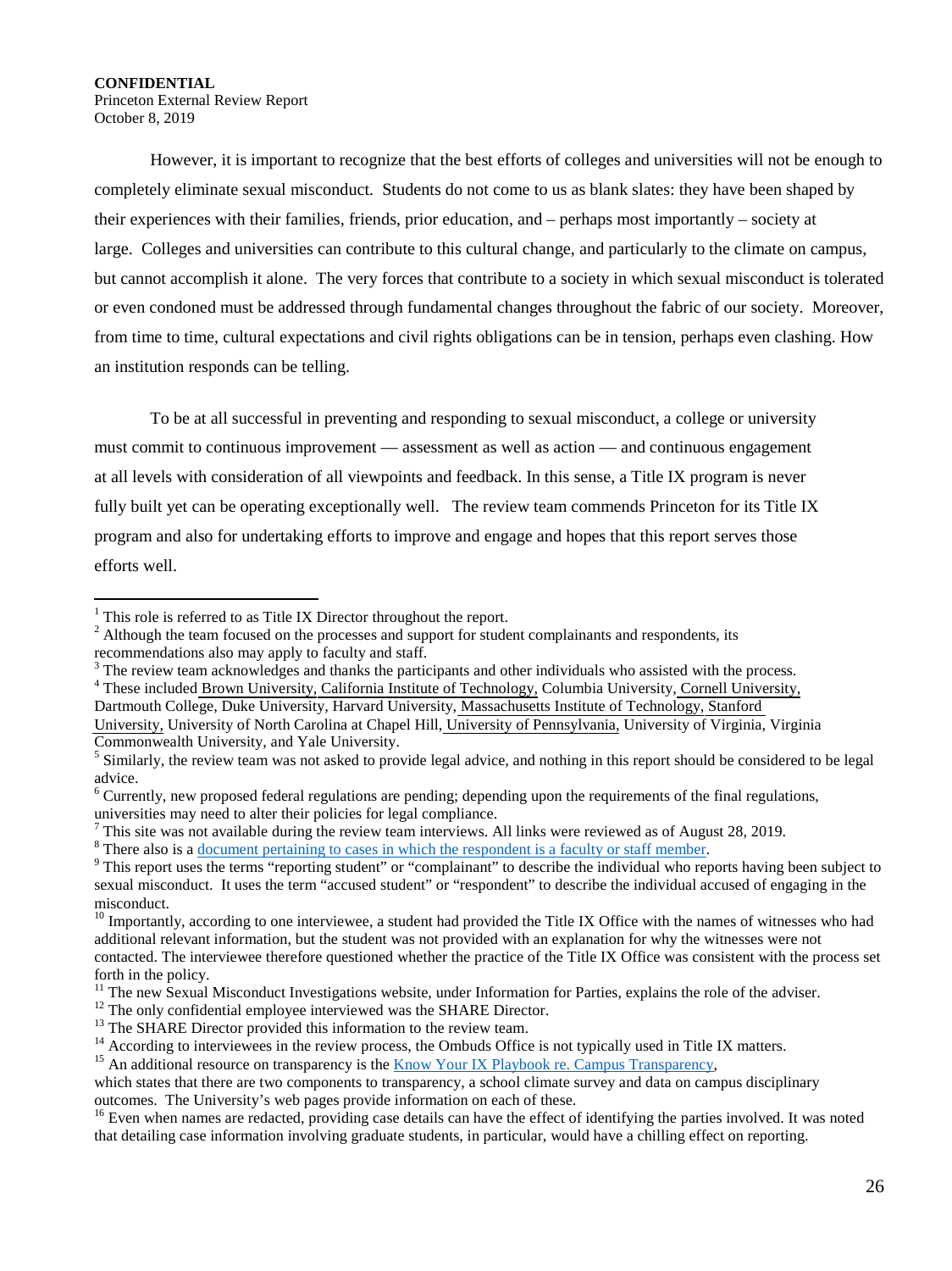**CONFIDENTIAL**  Princeton External Review Report October 8, 2019

 $17$  One of the students interviewed had recently participated in training during which this was explained by the Title IX

Director. According to the student, this helped to "humanize" the Title IX Office.  $18$  The factors have been communicated through the policy which lists them.  $19$  In addition, it is not clear if the respondent can accep

<sup>20</sup> Earlier guidance on sexual misconduct from the Office for Civil Rights stated that mediation could not be used for cases of sexual assault, but left its use open for other types of sexual misconduct; it did not prohibit the use of a process based on principles of restorative justice. [Q&A # 7 of OCR's September 2017 Q&A on Campus Sexual Misconduct](https://www2.ed.gov/about/offices/list/ocr/docs/qa-title-ix-201709.pdf) specifically allows the use of voluntary informal resolution methods, including (but not limited to) mediation and without limiting it to certain types of sexual misconduct.

<sup>21</sup> See [letter from Campus PRISM, dated January 25, 2019, Re: Docket No. ED-2018-OCR-0064, RIN 1870–AA14,](https://www.skidmore.edu/campusrj/documents/Comment-Title-IX-Changes-2019.pdf)  [Nondiscrimination on the Basis of Sex in Education Programs or Activities Receiving Federal Financial Assistance.](https://www.skidmore.edu/campusrj/documents/Comment-Title-IX-Changes-2019.pdf)<br><sup>[22](https://www.skidmore.edu/campusrj/documents/Comment-Title-IX-Changes-2019.pdf)</sup> There appear to be only two college-level prevention programs for which there is research showing a re

prevalence. One is the [Green Dot bystander intervention program.](https://alteristic.org/services/green-dot/green-dot-colleges/%20and%20https:/www.ajpmonline.org/article/S0749-3797(15)00553-X/abstract) The other i[s Flip the Script;](http://sarecentre.org/) developed in Canada, it has been implemented by several U.S. colleges and universities, including Stanford University, the University of Iowa, and Florida Atlantic University. However, Flip the Script is designed to be exclusively for female students, which could run afoul of the U.S. Department of Education's Office for Civil Rights regulations prohibiting single-sex courses and programs at colleges and universities, 34 C.F.R. §106.34.

<sup>23</sup> One interviewee noted that extensions are sometimes too short, such as an instance in which a survivor received only a twelve hour extension to submit an assignment after a sexual assault. To the extent that is accurate, this example highlights the need to ensure consistency in how accommodations and interim measures are provided.<br><sup>24</sup> The policy also doesn't include any provision addressing the impact of the Title IX investigation and adjudication process

on respondents after a finding of no policy violation.<br><sup>25</sup> Duke University includes similar information in its annual Sexual Misconduct report issued by Student Conduct.

<span id="page-26-0"></span><sup>26</sup> Virginia Commonwealth University's case coordination team meets weekly during the academic year (with communication at other times, as needed) and consists of the Title IX Office, Office of the Dean of Students, Student Conduct Office, Residential Life and Housing, University Police, and the Office of University Counsel. Representatives from other offices (e.g., Athletics, Human Resources, etc.) may be asked to attend for particular cases, as appropriate.

<span id="page-26-3"></span><span id="page-26-2"></span><span id="page-26-1"></span><sup>27</sup> At Duke University, an assistant dean in the Office of Student Conduct (OSC) handles student intake; the Office for Institutional Equity conducts the investigation; and a different dean in OSC facilitates the hearing. Se[e Student Sexual](https://studentaffairs.duke.edu/conduct/z-policies/student-sexual-misconduct-policy-dukes-commitment-title-ix)  [Misconduct Policy and Procedures: Duke's Commitment to Title IX, § V.](https://studentaffairs.duke.edu/conduct/z-policies/student-sexual-misconduct-policy-dukes-commitment-title-ix) At the California Institute of Technology, the Title IX coordinator or designee does the initial assessment and isn't directly involved in the investigation/adjudication. See [Caltech](https://hr.caltech.edu/documents/3018/caltech_institute_procedure-gender_based_misconduct.pdf)  Institute [Policy: Procedure for Responding to and Resolving Complaints of Gender-Based Misconduct.](https://hr.caltech.edu/documents/3018/caltech_institute_procedure-gender_based_misconduct.pdf) At Virginia

<span id="page-26-5"></span><span id="page-26-4"></span>Commonwealth University, the deputy Title IX coordinator for students is the primary position for conducting student intake  $^{28}$  At Columbia University, intake is done by a case manager who is not involved in the investigation/adjudication. The role of the case manager is to support both parties by explaining rights and the process, facilitating accommodations, making referrals to counseling and support, and providing assistance with navigation of the resolution process once a report is filed as well as after the resolution process. Se[e Gender-Based Misconduct Policy and Procedures for Students,](http://www.columbia.edu/cu/studentconduct/documents/GBMPolicyandProceduresforStudents.pdf) pp. 25 and 31. At [Yale](https://smr.yale.edu/)  [University,](https://smr.yale.edu/) the Title IX coordinator or two secretaries to the hearing body handle intake and are not involved in investigations or decisions. A[t UNC Chapel Hill,](https://safe.unc.edu/file-a-report/reporting-to-unc/) intake is handled by Report and Response Coordinators in the Equal Opportunity and Compliance Office, with investigations and adjudications handled by others in that office.

<sup>29</sup> Columbia University doesn't designate university staff as advisers but will provide parties with an attorney-adviser at no cost. Se[e Gender-Based Misconduct Policy and Procedures for Students,](http://www.columbia.edu/cu/studentconduct/documents/GBMPolicyandProceduresforStudents.pdf) p. 23. Stanford University will provide the parties with nine hours of attorney time paid for by the University, to be chosen from a list of seven attorneys. See Stanford Student [Title IX Process and Stanford Title IX Administrative Process.](https://titleix.stanford.edu/investigationgrievance-administrative-policy-and-procedures)The University of Pennsylvania designates certain faculty and staff as advisers but allows the parties to select any faculty or staff member as an adviser; "[t]he parties may also retain outside counsel in addition to, or instead of, using an advisor." [University of Pennsylvania Sexual Misconduct Policy, Resource](https://almanac.upenn.edu/uploads/media/OF_RECORD_Sexual_Misconduct_supplement-Web.pdf) 

[Offices and Complaint Procedures, p. 6, n. 7.](https://almanac.upenn.edu/uploads/media/OF_RECORD_Sexual_Misconduct_supplement-Web.pdf)<br><sup>[30](https://almanac.upenn.edu/uploads/media/OF_RECORD_Sexual_Misconduct_supplement-Web.pdf)</sup> For example, <u>UNC Chapel Hill</u> and [Cornell University](https://cpb-us-e1.wpmucdn.com/blogs.cornell.edu/dist/6/7016/files/2019/01/Policy-6.4-Student-Procedures-Effective-1.8.2019-20obqrv.pdf) allow each party to have an adviser of choice as well as an emotional support person at all meetings and interviews.

 $31$  For example, the California Institute of Technology has four deputies, one each for faculty, employees and postdocs, students, and Jet Propulsion Lab employees, who are identified as being able to answer questions and receive reports; Duke [University](https://oie.duke.edu/we-can-help/complaints-and-concerns/harassment/harassment-prevention-advisors) has some 30 "Harassment Prevention Advisors" throughout its undergraduate college and professional schools who have the same responsibilities; and [Virginia Commonwealth University](https://equity.vcu.edu/titleix/report.html) has three deputy coordinators (one for students, one for employees, and one for Athletics).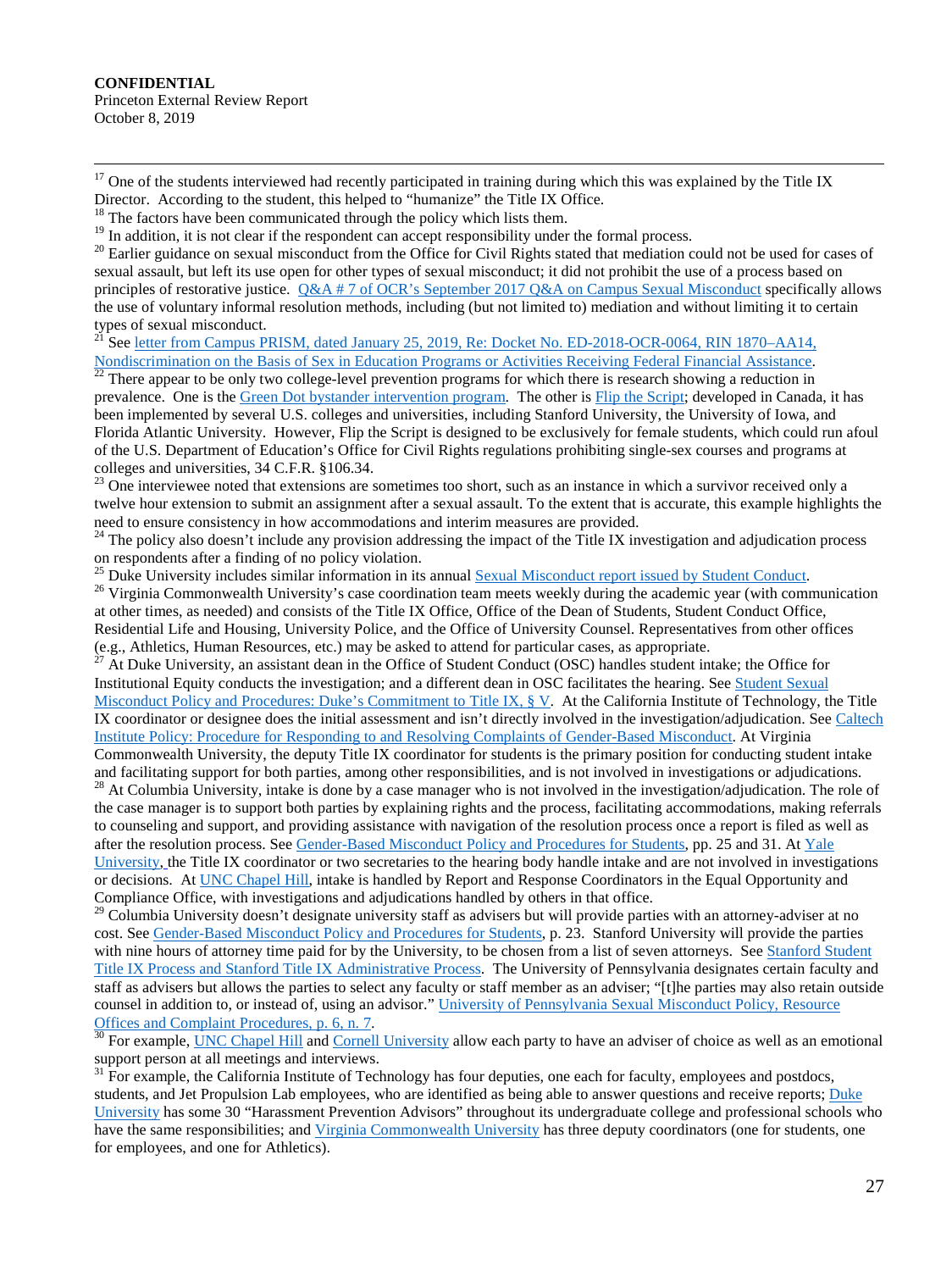$32$  The University of Virginia, for example, has a [video](https://www.youtube.com/watch?v=C2ZKNVHffC4&feature=youtu.be) on its website featuring the university president, which accompanied the announcement of the most recent campus climate sexual assault survey,.

 $33$  Examples of leadership messaging and awareness campaigns at Virginia Commonwealth University can be found on various platforms including the president's blog (["Nine Days of Title IX"](https://blog.president.vcu.edu/2019/02/18/title-ix-and-our-core-values/) in 2019 – social media campaign leading up to Spring Break) and VCU Health news center (news story about awareness programming).

For example, UNC Chapel Hill has a full-time Communications Specialist who provides communications support for the entire Equal Opportunity and Compliance Office, including but not limited to website work, event planning, and social media management.<br><sup>35</sup> Th[e California Institute](http://titleix.caltech.edu/PolProc) of Technology has two step-by-step "simplified procedures" documents, one on reporting

procedures and one on investigation procedures. It also has a [resources card,](http://titleix.caltech.edu/documents/17-2017-caltech-titleixcard-view_10-17.pdf) as does Duke University [\("Helpful Tools"\)](https://oie.duke.edu/we-can-help/complaints-and-concerns) at) and Virginia Commonwealth University [\(accessible version\)](https://equity.vcu.edu/media/equity-and-access-services/docs/TitleIXSupportandReportResourcesCardupdatedaugust2019.pdf). The card at VCU has been the most well-received communications tool to date, with every employee provided a wallet-sized perforated hard copy (and extras are used at tabling events). Students often request them, with the University providing a link for them to print in various places (e.g., online training, presentations, etc.). Cornell University has several short [Guides](http://titleix.cornell.edu/guides_forms/) providing targeted FAQs and resources based on the role of the individual (e.g., a complainant guide, a respondent guide, a guide to an investigation, information for advisors and support persons, and information for witnesses). The Harvard University website includes a ["key concepts" section](https://titleix.harvard.edu/files/titleix/files/key_concepts.pdf) that acknowledges that "the Policy and Procedures may contain phrases and terms that you are encountering for the first time or that you may want to understand better." It goes on to define such terms and concepts as "adjudication," "administrative closure," and "preponderance of the evidence."

 $36$  Brown University's website indicates that it is developing three flow charts/information graphics: one for its informal resolution procedures, one for its formal resolution procedures and one for support resources. Brown also is developing an information graphic on the intake and investigation process, describing what happens in an investigation interview, the type of questions asked, etc. Yale University has a [plain-language description of its complaint procedures.](https://uwc.yale.edu/process). UNC Chapel Hill has a [flow chart within its procedures.](https://eoc.unc.edu/files/2015/05/Procedures_Complaints_Against_Students-1.pdf) Harvard University's [flow chart](https://flowchart.odr.harvard.edu/files/odrip/files/harvard-odr-investigation-process-flowchart.pdf) explains the investigation process and the options that are available to students who experience sexual or gender based harassment.

<sup>37</sup> Virginia Commonwealth University has a new [Title IX Navigation Tool,](https://equity.vcu.edu/titleix/navigation-tool/) an interactive way/flowchart for users to learn step-by-step about the entire process; "Learn More" options throughout allow the user to control depth of information that opens up at each stage.

Brown University's [video](https://sexual-respect.dartmouth.edu/reporting-support/report-incident) describes the entire process. Similarly, Dartmouth has a video explaining how to report a complaint of sexual misconduct to the college, taking students through the various steps of the complaint process. Yale University has [several videos](https://cce.yalecollege.yale.edu/how-help/supporting-a-friend) produced and performed by students on confidentiality, formal v. informal complaints, SHARE, Title IX coordinators, university police, investigations, hearings, decisions and penalties, etc.

<sup>39</sup> One of the students interviewed suggested that the approach of many non-governmental organizations be used, explaining why the Title IX Office does this work, why it is important, how the work is done, and why it can be hard to do — all the

while taking care to not discourage students from filing complaints.<br><sup>40</sup> Some schools also provide respondents with the opportunity to provide a mitigation statement when relevant to their  $\frac{1}{41}$  penalty/sanctions.

<span id="page-27-2"></span><span id="page-27-1"></span><span id="page-27-0"></span>For example, [Brown University's complaint process](https://www.brown.edu/about/administration/title-ix/sites/brown.edu.about.administration.title-ix/files/uploads/complaint-process-final-sept-16.pdf) (p. 5) provides this information about its sanctioning factors:

- a. Whether or not the circumstances suggest there is an increased risk of the respondent committing additional acts of sexual violence or other violence (whether there have been other sexual violence complaints about the same respondent, whether the respondent has a history of violence, whether the respondent threatened further sexual violence or other violence against the student or others);
- b. Whether or not the circumstances suggest there is an increased risk of future acts of sexual violence under similar circumstances (whether the circumstances reveal a pattern of perpetration, for instance via illicit use of drugs or alcohol, at a given location or by a particular group);
- c. Whether or not the sexual violence was perpetrated with a weapon or had other aggravating considerations;
- d. Whether the respondent upon return to campus would be likely to pose a threat to the safety and/or well-being of the complainant and/or the Brown community generally and, if so, the nature and extent of the threat and steps to effectively mitigate the impact;
- e. The impact of the conduct on the complainant;
- f. The impact of the conduct on the University community, and the need for any sanctions or remedies to eliminate, prevent, or address the existence of any hostile environment caused in the University community or to maintain a safe and respectful environment conducive to learning, working and living; and
- g. Any other mitigating, aggravating, or compelling circumstances in order to reach a just and appropriate resolution in the case.